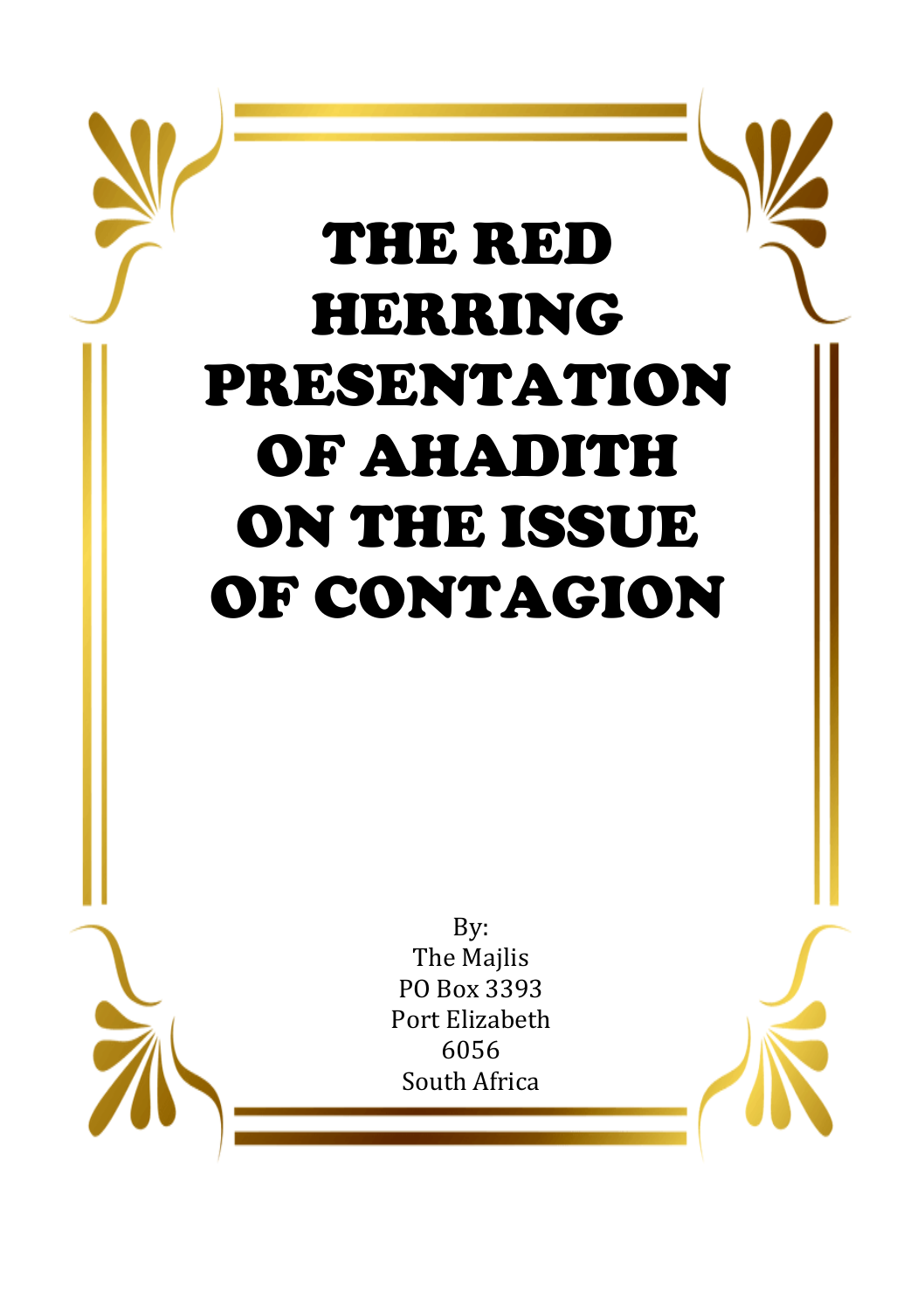## **"LAA ADWAA"**

*Rasulullah (Sallallahu alayhi wasallam) said: "Disease is not contagious."* 

The bootlicking  $-$  licking the boots of the atheists  $$ of the molvis and sheikhs who have lapped up the kufr ideology of the atheists who have spawned a host of haraam protocols which the bootlickers have introduced in the Musaajid, and which many have also used to permanently close the Musaajid and to prohibit Jamaat Salaat, bereft of any Shar'i evidence for bolstering the contagion theory of the atheists, are scrounging the very bottom of the barrel of corrupt *ta'weel* (interpretation) to justify the kufr they have introduced in the Musaajid.

The Hadith, *"Laa adwaa (disease is not contagious).…"* has been satanically torn from its context and misinterpreted to justify the host of explicitly haraam measures which the atheists have conjectured and vomited, and which the molvis and sheikhs have lapped up with greater enthusiasm than even innumerable kuffaar among which are top atheist scientists and experts who have decried and denigrated the bogus 'pandemic'.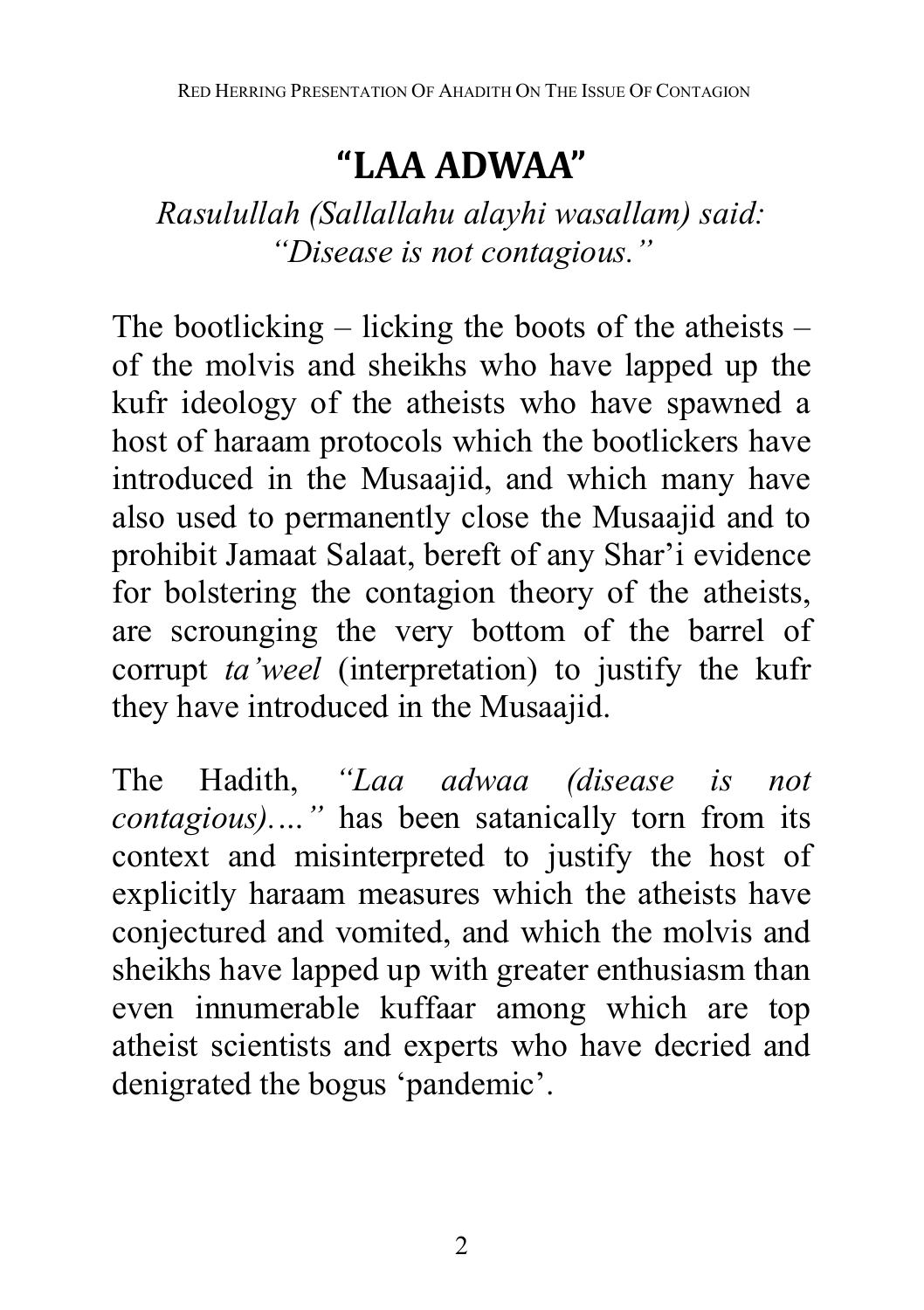A typical red herring, diversionary presentation of the Hadith is the fatwa of Muftri Ibrahim Desai of Darul Iftaa Mahmudiyyah. Other miscreant molvis and sheikhs who are among the *zanaadaqah*, have also presented similar ideas expressed in the form of fatwas – corrupt opinions – to justify the mutilation and defilement of the Musaajid with the satanism of the 'pandemic' protocols excreted for molvi/sheikh consumption by the atheists. Among these atheists are the vast majority of spineless socalled 'muslim' doctors whose brains have been fitted in straitjackets by their kuffaar masters at whose feet they acquired all their kufr education. Thus, they (these doctors) with their fossilized brains are incapable of independent thinking, least of all thinking along Islamic lines.

The current issue of contention is not *whether disease is contagious or not.* The molvis have grabbed on to this Hadith as a diversionary tactic to divert the focus from the actual issue of kufr. The concern at this stage is not the different views of the Ulama on the issue of contagion. The concern is the host of kufr protocols introduced to mutilate the Musaajid and the Shariah.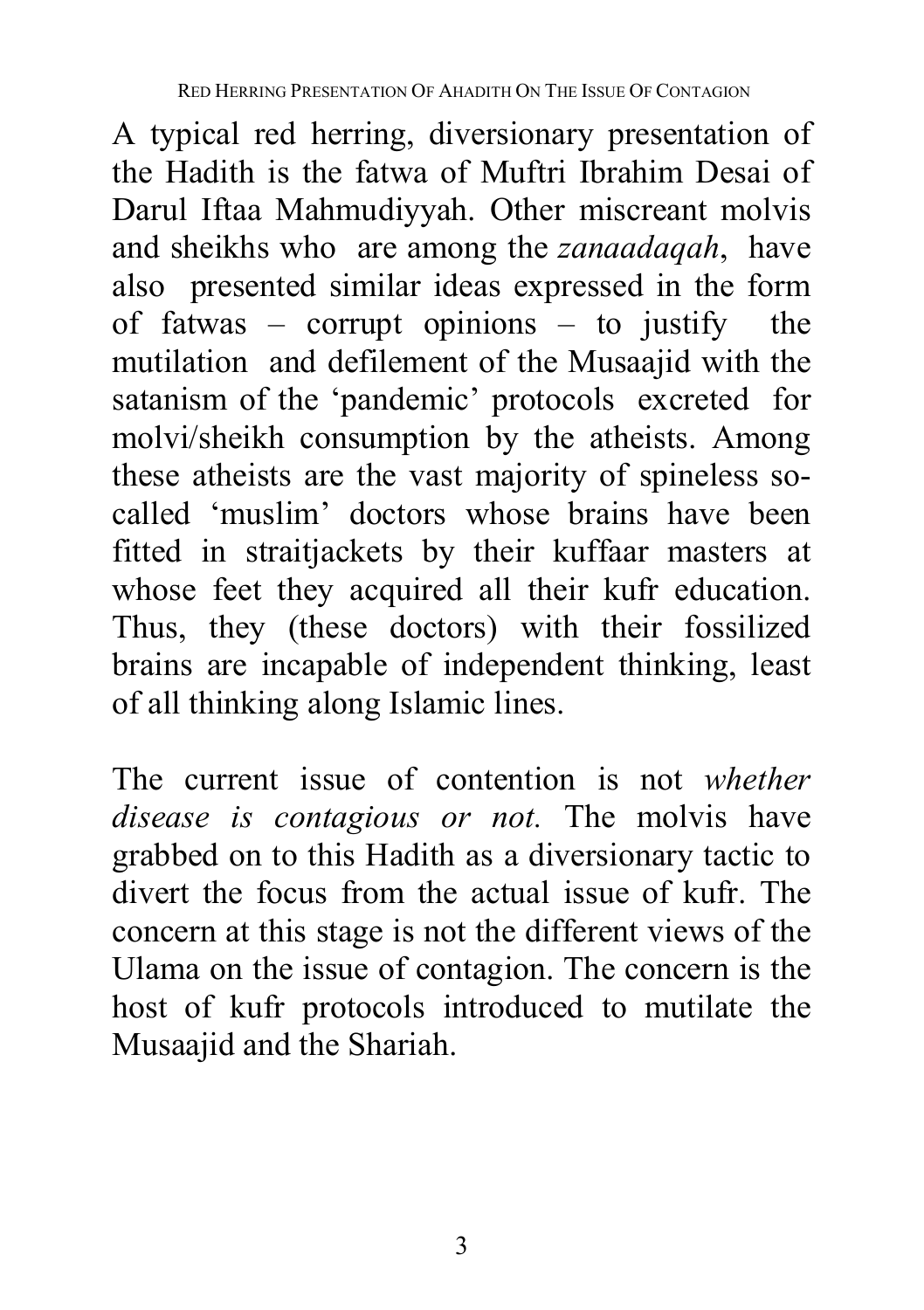### *A Superfluous argument*

The academic 'differences' of the Ulama – the real and true Ulama, not the bogus miscreant molvis and sheikhs of today – on the issue of contagion are in reality superficial. This superficiality is so conspicuous that an Aalim of sound knowledge who is not in the bootlicking business, will readily understand from the interpretations of the Ulama that there is only one view in Islam regarding contagion.

The irrefutable fact remains that Rasulullah (Sallallahu alayhi wasallam) explicitly declared that *"Disease is not contagious".* He furthermore, confirmed the veracity of this fact by negating the idea of the Bedouin who had expressed surprise when Rasulullah (Sallallahu alayhi wasallam) said: *"La adwaa".* The Bedouin could not understand *"La adwaa".* He said that if a scurvy camel mingled with healthy camels, they too contract the disease. This supports the idea of disease being contagious. Refuting this kufr idea of the mushrikeen, Rasulullah (Sallallahu alayhi wasallam) asked: *"Who infected the first camel?"* Whoever caused the first camel to contract the disease, will, if He so wishes, afflict the other camels too with the disease. The virus is not a god acting independently. It is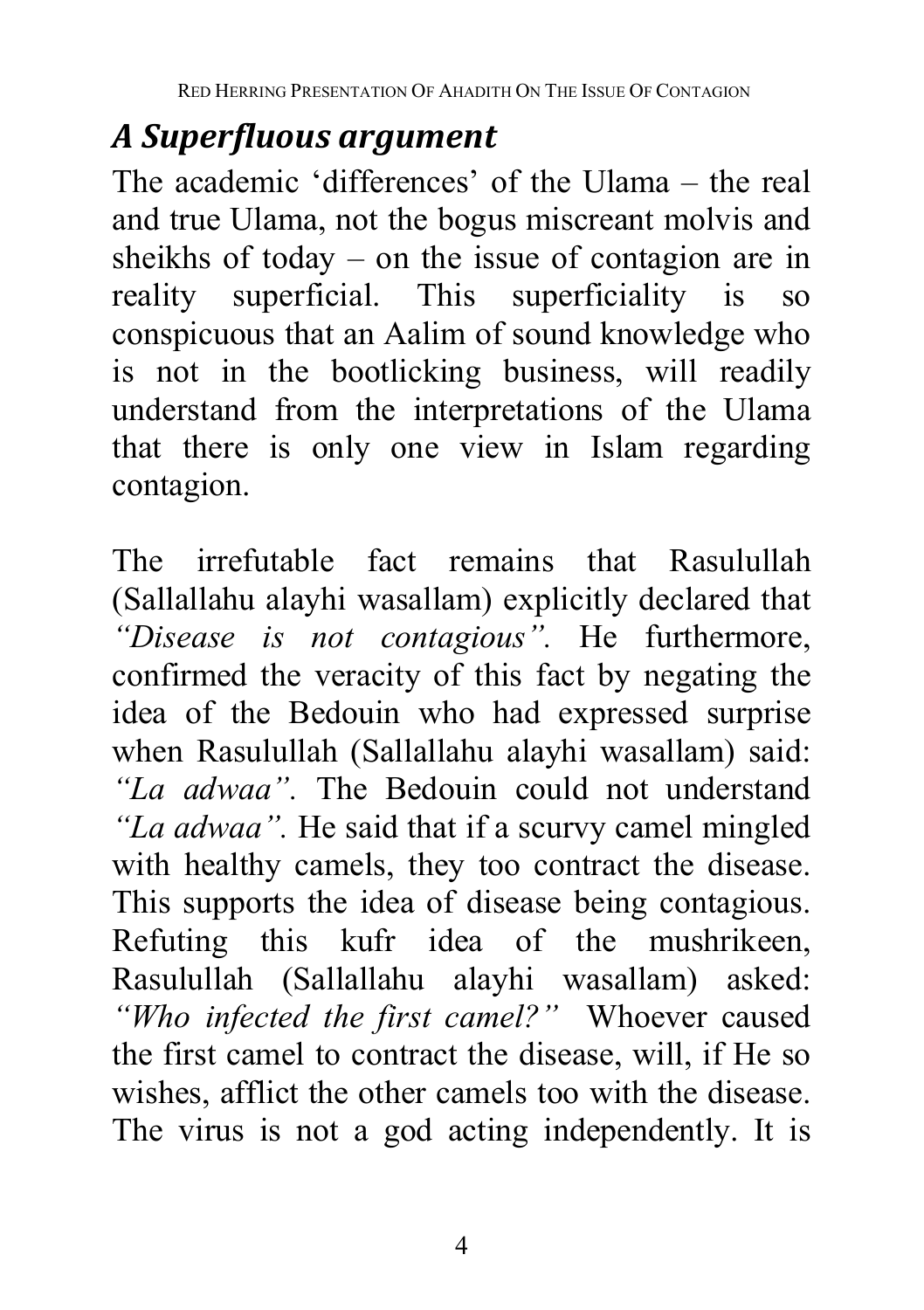Allah's creation which operates in total submission to Allah's command. The Qur'aan Majeed says:

 *"The seven heavens, the earth and whatever is In between recite His Tasbeeh. There is absolutely nothing but it recites His praise. But you do not understand their Tasbeeh."*

This theme is repeated copiously in the Qur'aan Majeed. *"Not a leaf drops (from a tree), but He is aware."* Even the Maut of a single leaf is by the direct intervention of Allah Azza Wa Jal. He is Aware. He commands and everything is under His Control. Disease and viruses operate by His command and they have a set trajectory to follow.

## *Rasulullah's Negation of Contagion*

The explicit and emphatic negation by Rasulullah (Sallallahu alayhi wasallam) of the atheist/mushrik concept of contagion which today's wayward, moron muftis, molvis and sheikhs uphold and practically propagate with considerable enthusiasm as is quite manifestly displayed in the Musaajid under their control, has real meaning. This emphatic negation by Rasulullah (Sallallahu alayhi wasallam) has a great bearing on not only the health of Imaan, but also on its validity in the context of the concept of the mushrikeen which is also the exact concept of the atheists whom the munaafiqeen bootlick.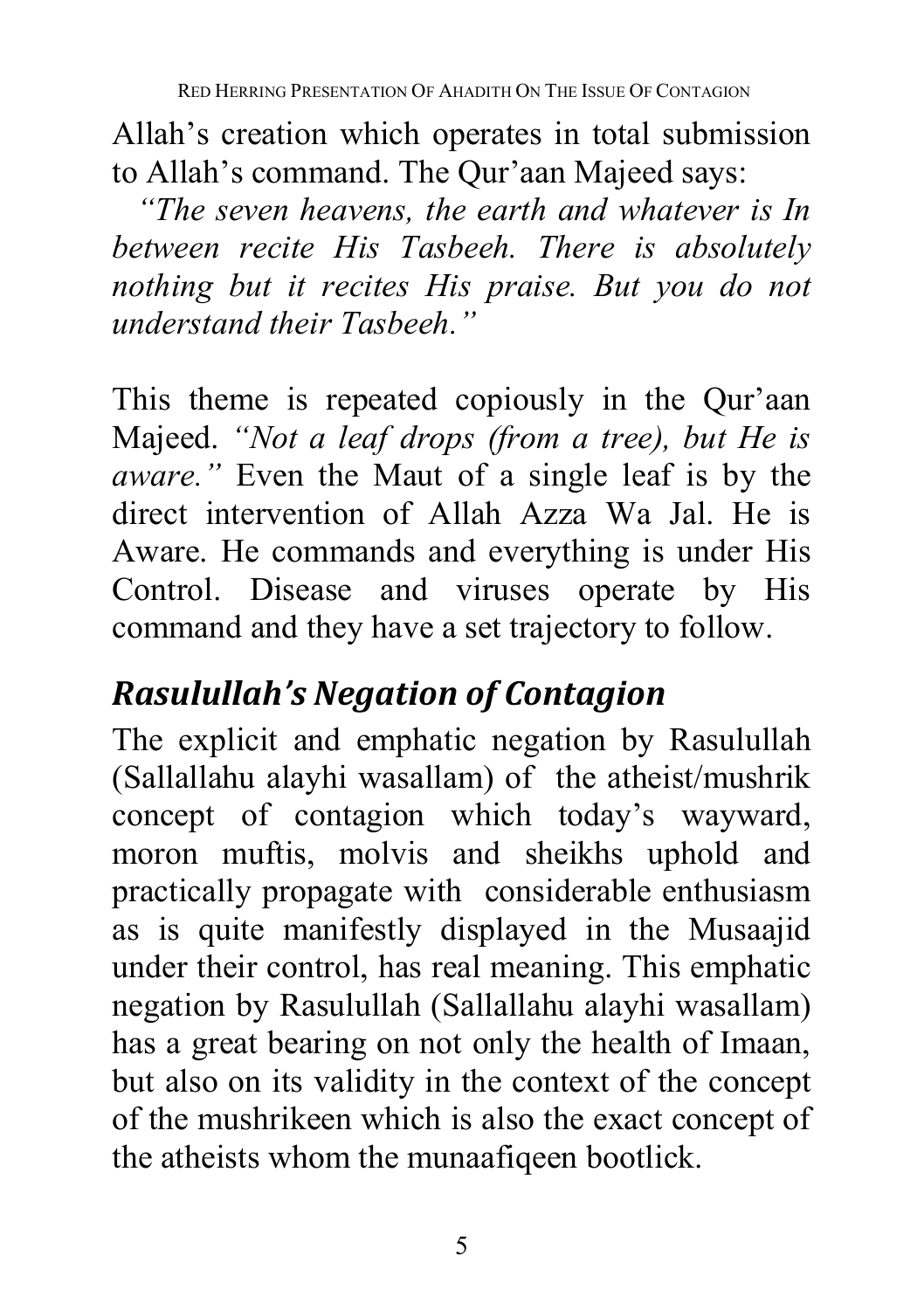As far as the Ulama – the true senior Ulama of all ages – are concerned, there is no difference in the actual meaning of *"La adwaa".* All true Authorities of the Shariah subscribe to the *Laa adwaa* concept. The bootlickers of the atheists abortively seek to solidify a difference of opinion which in reality is a mirage which these fellows hallucinate. They do not succeed in cloaking their hallucinatory 'difference of opinion' with reality and validity. While they may be able to bamboozle moron molvis and the ignorant ones, Ulama of intelligence understand the fallacy of their flapdoodle argumentation.

The difference is a mere superficiality which is now antique in the pages of the kutub. It has no practical relevance, and no impact on Imaan. But the concept of contagion peddled by the hoodlums of today has a disastrous impact on Imaan. It is inconceivable for the Sahaabah, the Salafus Saaliheen and all the illustrious Fuqaha, Mufassireen and Muhadditheen to differ with Rasulullah (Sallallahu alayhi wasallam), and to present views which are in negation of Rasulullah's explicit and emphatic *Laa adwaa* claim. While there is some academic discussion for the purpose of battering out a reconciliation between seemingly contradictory Ahaadith, there is *absolutely* no difference of

6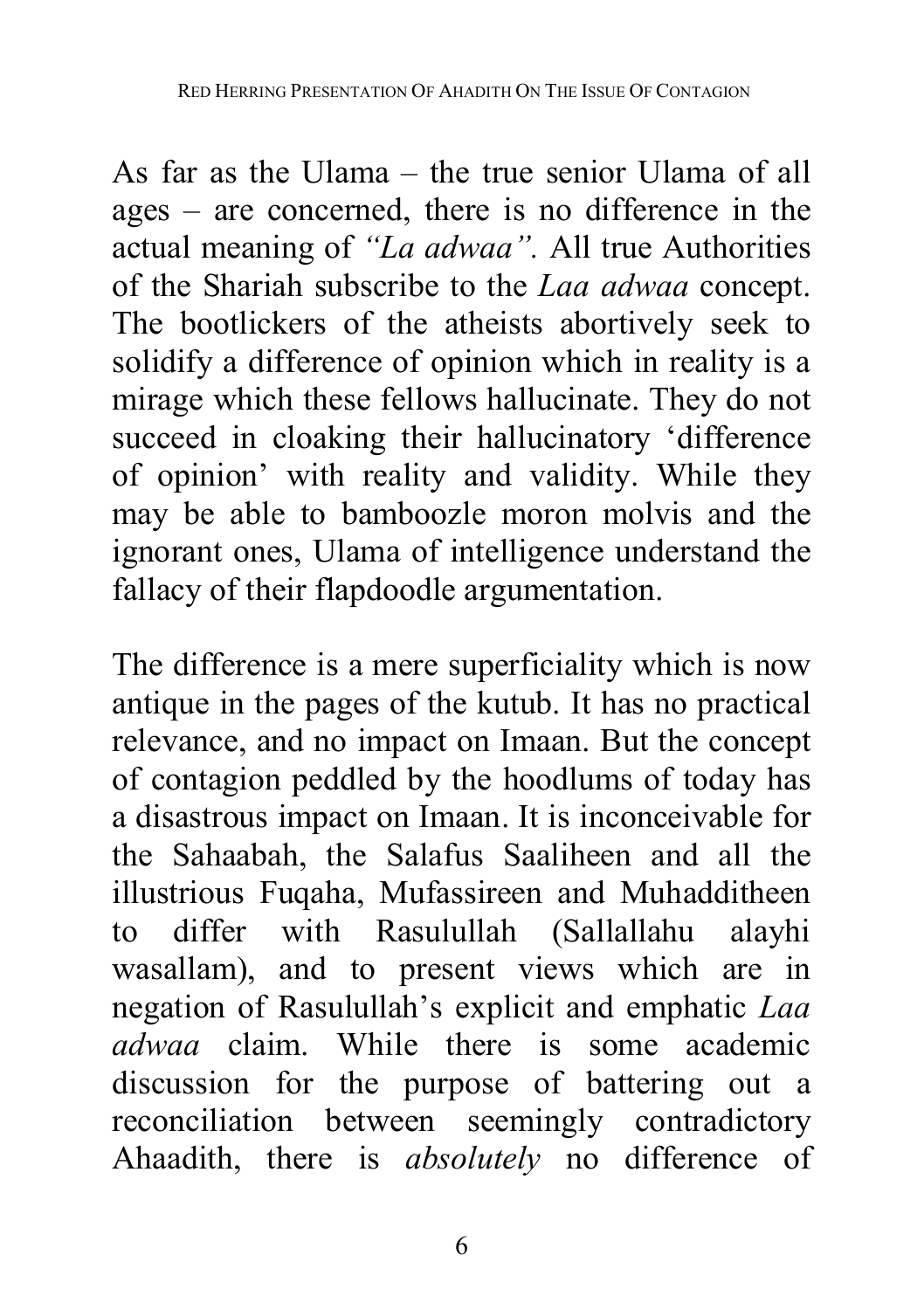opinion on the issue of *Laa adwaa.* That is the issue of disease being contagious.

All Authorities of the Shariah without exception subscribe to the Shar'i tennet of *Laa adwaa.* Morons cite Hadhrat Maulana Ashraf Thanvi (Rahmatullah alayh), Hadhrat Maulana Khalil Ahmad (Rahmatullah) and others to eke out support for the justification of the kufr protocols of the atheists, which the munaafiqeen have shoved into the Musaajid and on the basis of which many have closed down the Musaajid and even cancelled Jumuah Salaat and the other Fardh Salaat which have to be compulsorily performed in the *Musaajid.* These deviates are not the followers of these Akaabir. They selectively cite these Akaabir Ulama when a view appears to offer some support for their whimsical ideas. But as for the Sunnah which these Akaabir taught and practiced, these miscreant molvis and sheikhs find no accommodation.

### *The "Two Views"*

Let us now examine the so-called "two views" of the Ulama on the basis of which the deviates have created their diversionary red herring to justify the host of haraam and kufr measures their atheist bosses have provided for them. According to the fatwas of the miscreant *maajin* muftis, there are two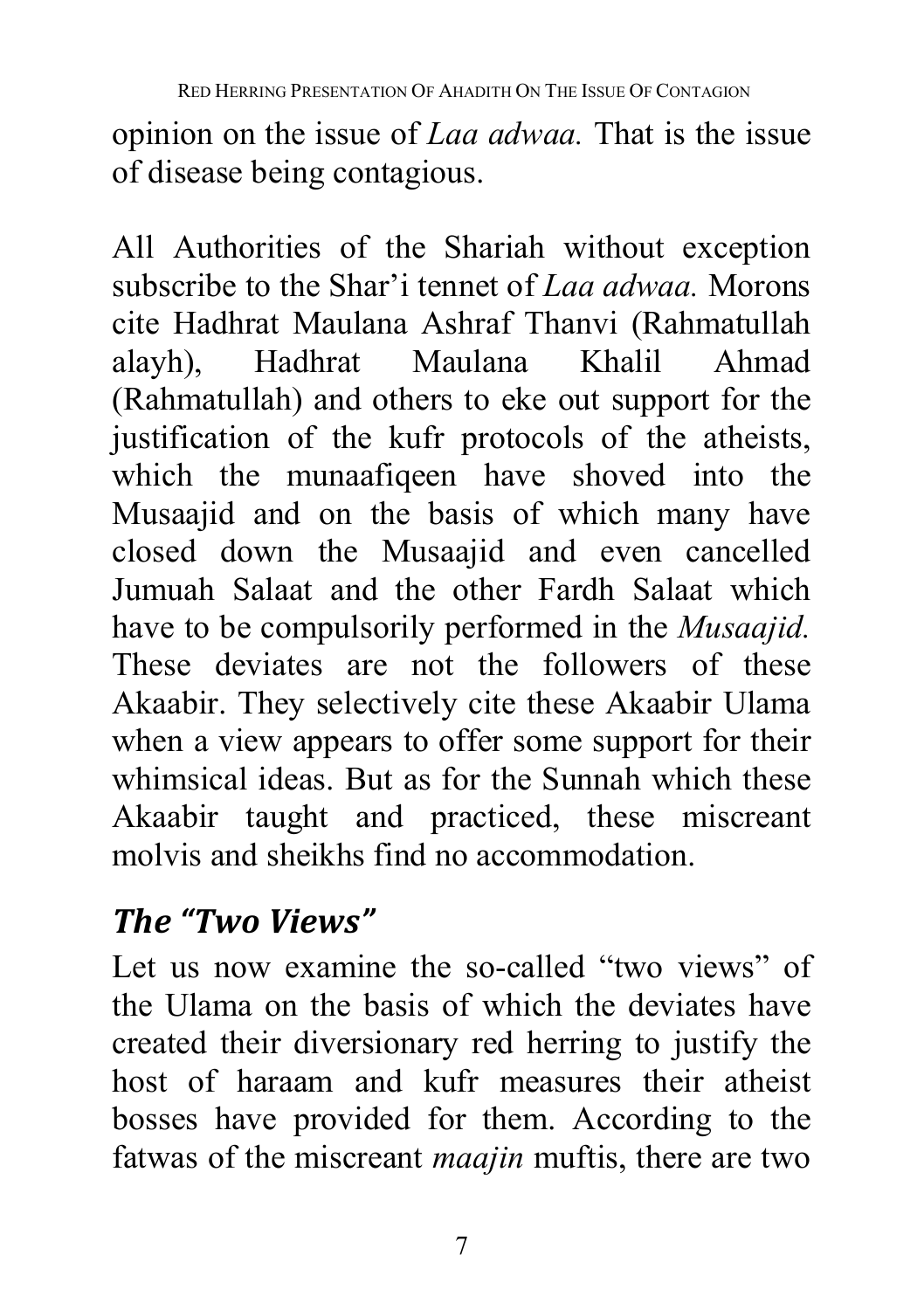'valid' opinions regarding disease being contagion. The one view is that disease is not contagious. The other view is that disease is contagious.

#### *The one view*

According to the Ulama who say that *disease is contagious,* the imperative *shart* (condition) for the contagion is the permission/will of Allah Ta'ala. They believe implicitly that the disease/virus is subject to the command of Allah Ta'ala. These Ulama do not subscribe to the kufr theory and belief of the mushrikeen, which Rasulullah (Sallallahu alayhi wasallam) refuted with his *"Laa adwaa"* declaration. It was their belief that the disease has inherent power to affect and infect others. This is precisely the belief of today's atheist scientists whose vomit Muslim doctors lap up, then regurgitate the filth for lapping up by the stupid molvis and ignorant masses. The Ulama of the contagion view maintain with clarity that the disease is contagious only by the decree of Allah Ta'ala. The virus has no independent ability and power to operate according to its whim and fancy, if ever it does have volition.

#### *The second view*

The Ulama who maintain that disease is *not contagious* are at one with the Ulama of the other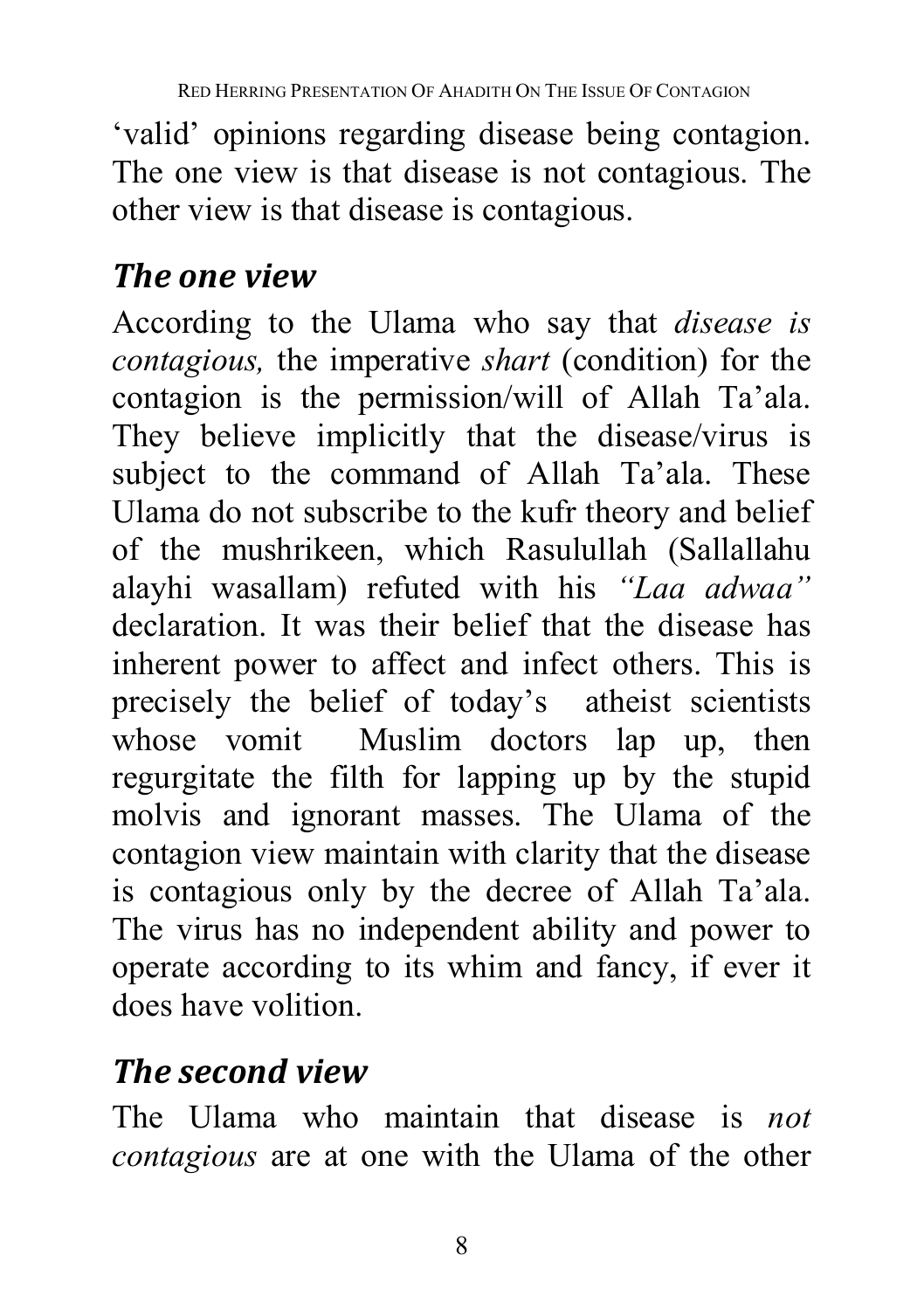view in that the latter also maintains that the disease/virus will infect people – will be contagious – only if Allah wills. It is inconceivable that these Ulama believe that despite Allah's Will and Command, disease will not be contagious.

Thus, the upshot of this supposed difference of opinion is:

(a) According to the Ulama whose view it is that disease is contagious, the meaning of Rasulullah's statement: *Laa adwaa,* is that disease is and can be contagious only by the permission/will of Allah Ta'ala.

(b) According to the Ulama whose view is that disease is not contagious, the meaning of the Hadith is that contagion is possible only with the permission / will of Allah Ta'ala.

It should now be clear to every intelligent Muslim that in essence there is no difference between the 'two' views because both groups of Ulama unanimously believe that with the permission / will and command of Allah Ta'ala a disease can affect others. Thus the *contagion* is predicated to Allah's *mashiyat.*

9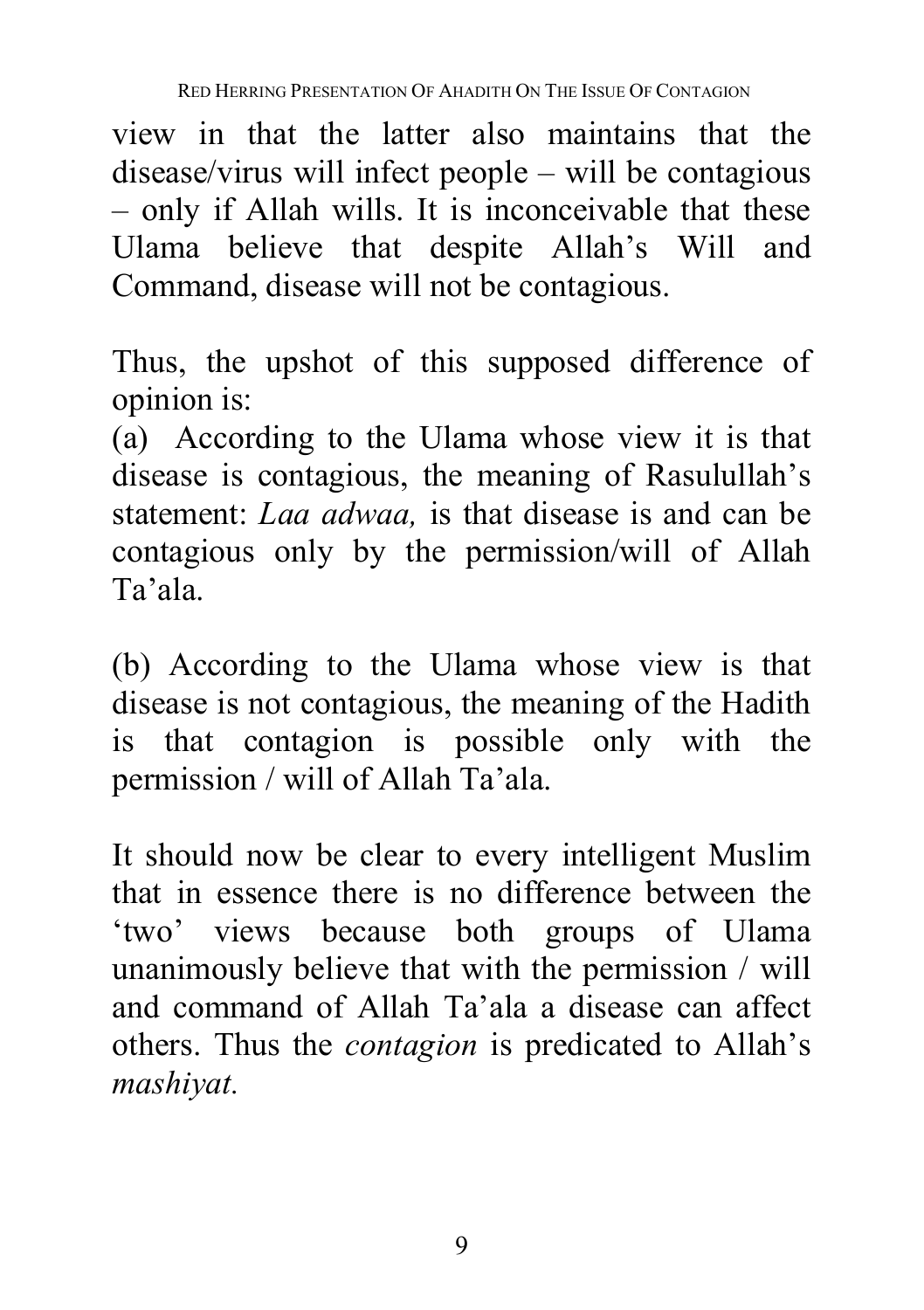## *What is the difference?*

Now that it has been explained and understood that both groups of Ulama believe that disease is contagious only with the permission / will of Allah Ta'ala, what exactly is the hue and cry about two valid contradictory opinions?

The difference is not related to whether a disease is contagious or not. That issue has been settled by Rasulullah (Sallallahu alayhi wasallam) who stated with clarity and emphasis that *disease is not contagious.* The two opinions which the morons have misunderstood is due to either shallowness and paucity of *Ilm,* or due to Imaani deficiency, or their hidden kufr, or the sinister Bill Gates conspiracy of which they promote. The difference pertains to *Sababiyyat.* That is: inherent property created by Allah Ta'ala in something. With such created property / attribute / ability the object operates in the manner commanded by Allah Ta'ala, and is understood by us as *natural.* 

A fire is hot and burns by virtue of its inherent created ability to burn. Ice is cold by virtue of its inherent natural property/attribute created by Allah Ta'ala to enable it to fulfil the Divine Will and Command. The fire cannot burn and be hot without Allah's Will nor can ice be cold without the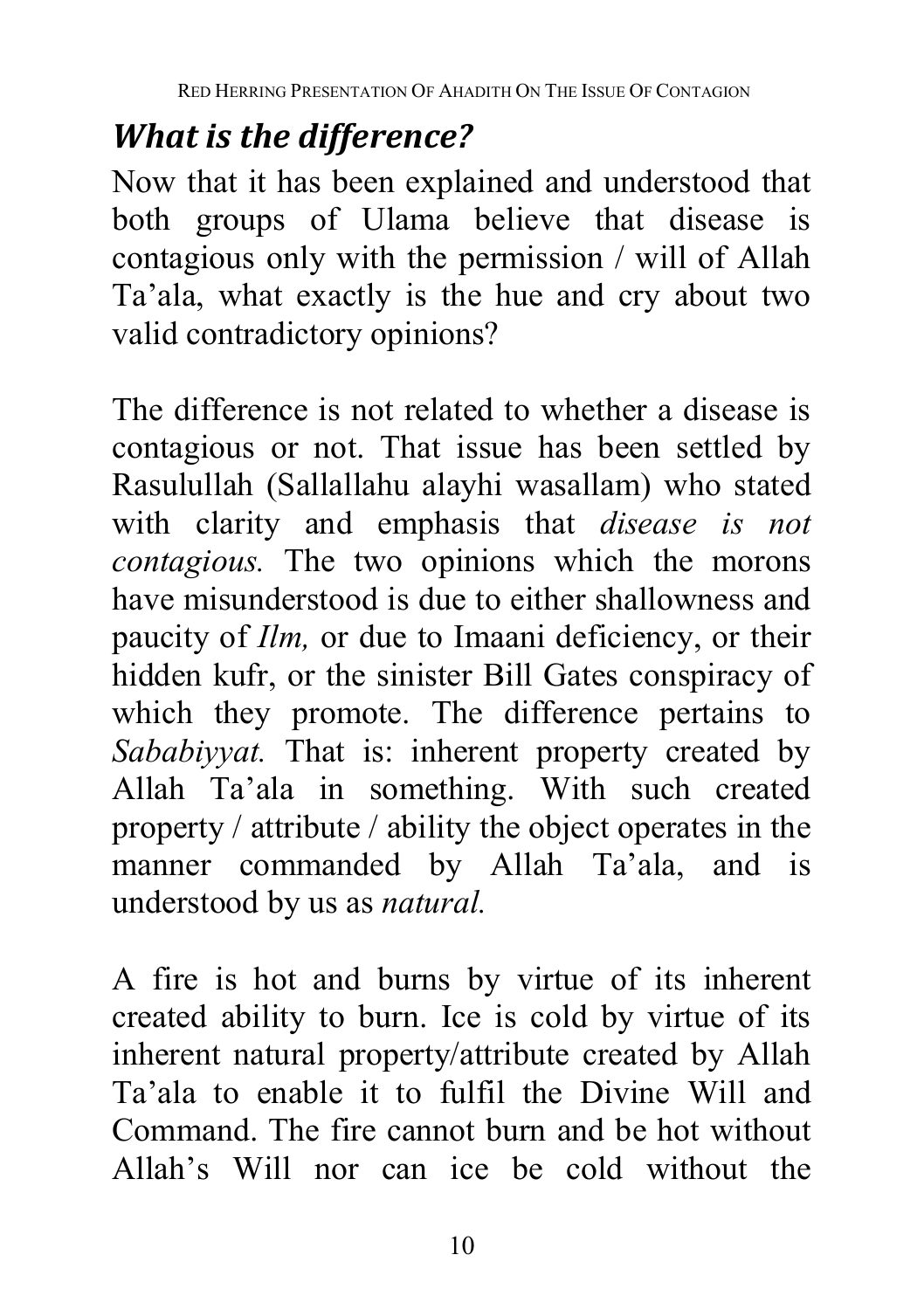property created in it by Allah Ta'ala. A medicine cures by the Will of Allah Ta'ala. While Allah Ta'ala has created cure in medicine, the medicine by itself cannot cure. Thus, we find that most medicines despite being invested by Allah Ta'ala with the natural property of curing, do not cure. That is because Allah Ta'ala does not will cure for certain persons, hence the medicine is rendered impotent by the Will of Allah Ta'ala.

Although the inherent created property of fire is to burn, it became cool for Nabi Ibraahim (Alayhis salaam) at the Command of Allah Ta'ala, Who said: *"O Fire! Become cool and safe for Ibraahim."*

All things of creation operate on the fulcrum of Allah's Will and Decree. *Mu'jizaat* (miracles of the Ambiya) and *Karaamaat* (miracles of the Auliya) defy the natural order, rendering the natural properties and functions of things impotent by the Will of Allah Ta'ala. All created things are like shadows lacking in independence. They are not selfsubsisting. Their existence relies entirely on the Will of Allah Ta'ala.

## *Sababiyyat*

While it is accepted that a fire burns, a lion is dangerous, poison kills and medicine cures, all the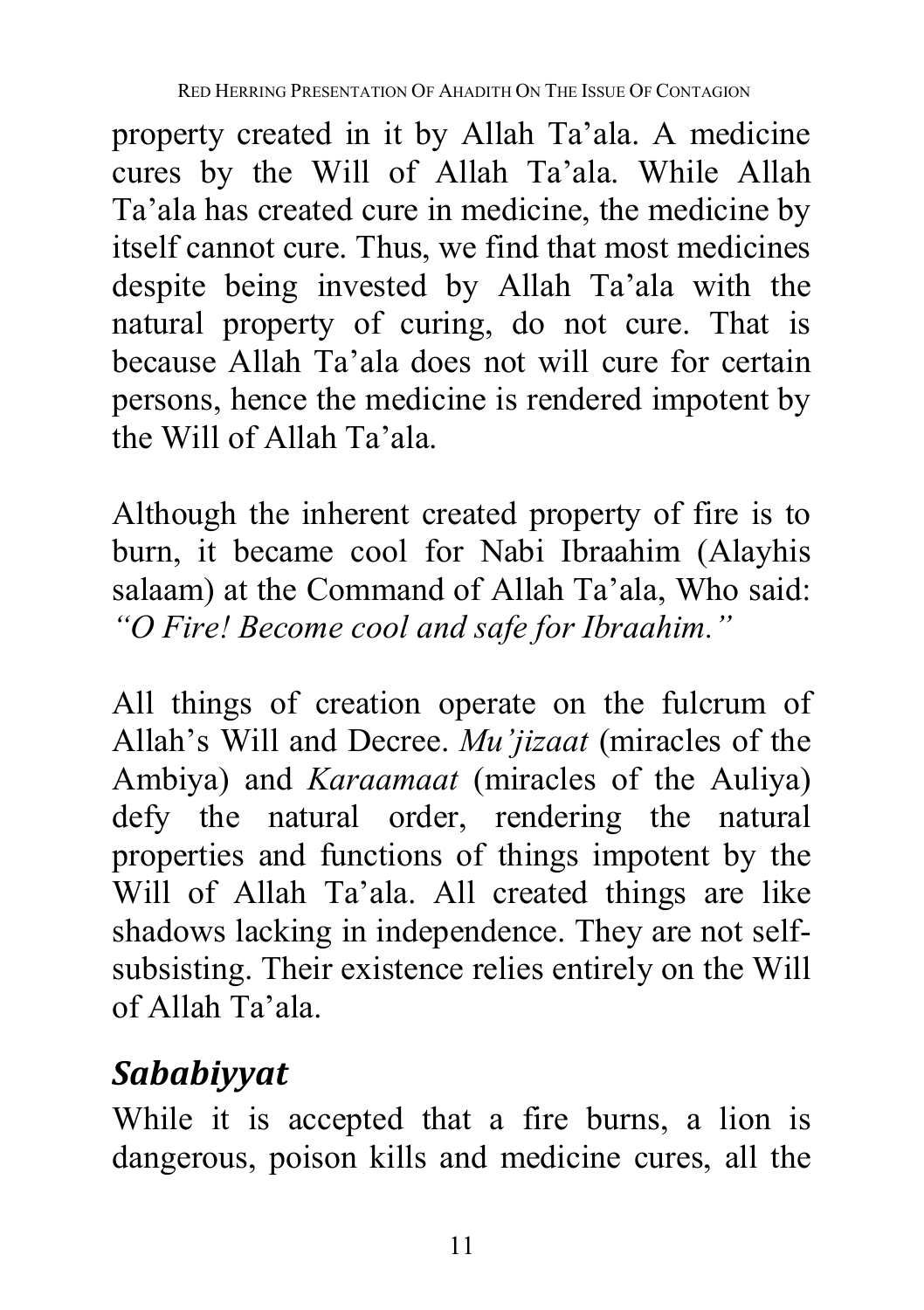Ulama say unanimously that while these manifestations of these created objects are by the Will of Allah Ta'ala, He has created in them certain natural properties to enable them to perform their duties as prescribed by Him.

Thus, these objects perform their divinely ordained functions on the basis of the properties Allah Ta'ala has endowed them with. We therefore say that the fire is the *sabab (cause / reason)* for burning and heat, and the medicine is the *sabab* for curing while understanding that these creations are executing their duties by the Will of Allah Ta'ala. Allah Ta'ala has created the attribute of *Sababiyyat* in these things.

As far as disease is concerned, the difference of opinion among the Ulama pertains to *Sababiyyat.* Did Allah Ta'ala create in disease the property of contagion or not? On this issue there are two views. The one view is that Allah Ta'ala has created *contagion* in disease. The other view negates the *sababiyyat* of contagion for disease. The one view thus states that just as fire has the inherent property of burning so too does disease have the inherent property of contagion. The other view is that Allah Ta'ala did not create the property of contagion in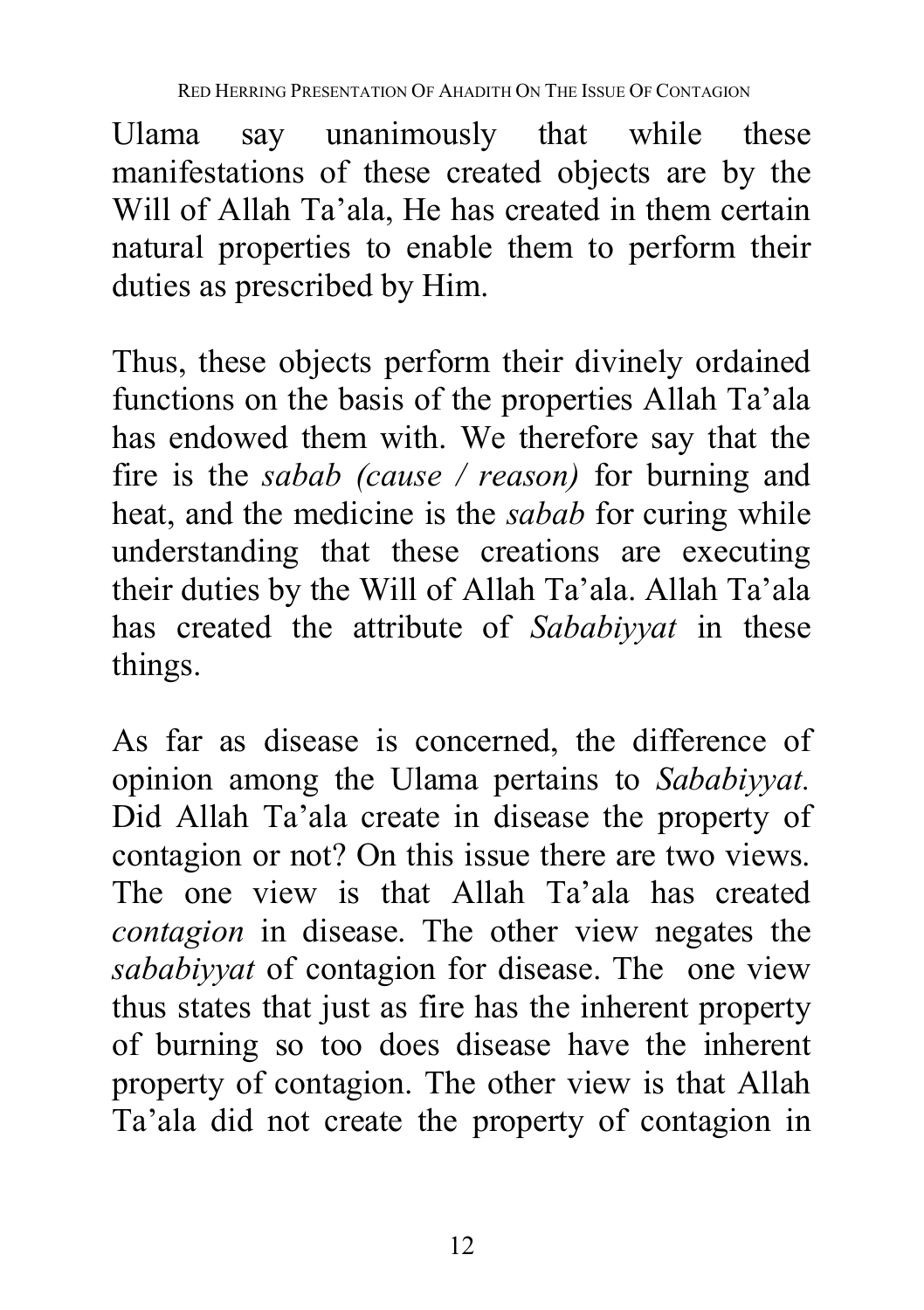disease in the same way as there is no contagion in stone or sand or trees.

The first view only has personal opinion for arguing its case while the second opinion is the Hadith in which Rasulullah (Sallallahu alayhi wasallam) negates contagion with clarity and emphasis. This group of Ulama believes that there is the attribute of *sababiyyat* in disease, therefore disease is contagious naturally just as fire burns naturally and medicine cures naturally. This view is not bolstered by any *Nusoos* of the Shariah. It is the product of pure personal opinion.

On the other hand, the Ulama who negate *Sababiyyat* for disease, that is, the natural property of causing and spreading disease has not been created in a disease, negate contagion. The case of these Ulama relies on two strong *daleel:*

- **(1)**Rasulullah (Sallallahu alayhi wasallam), himself negated the *Sabibiyyat* in his declaration: *"Laa adwaa".*
- **(2)**The conduct of Rasulullah (Sallallahu alayhi wasallam), the Sahaabah and the Salafus Saaliheen during plagues.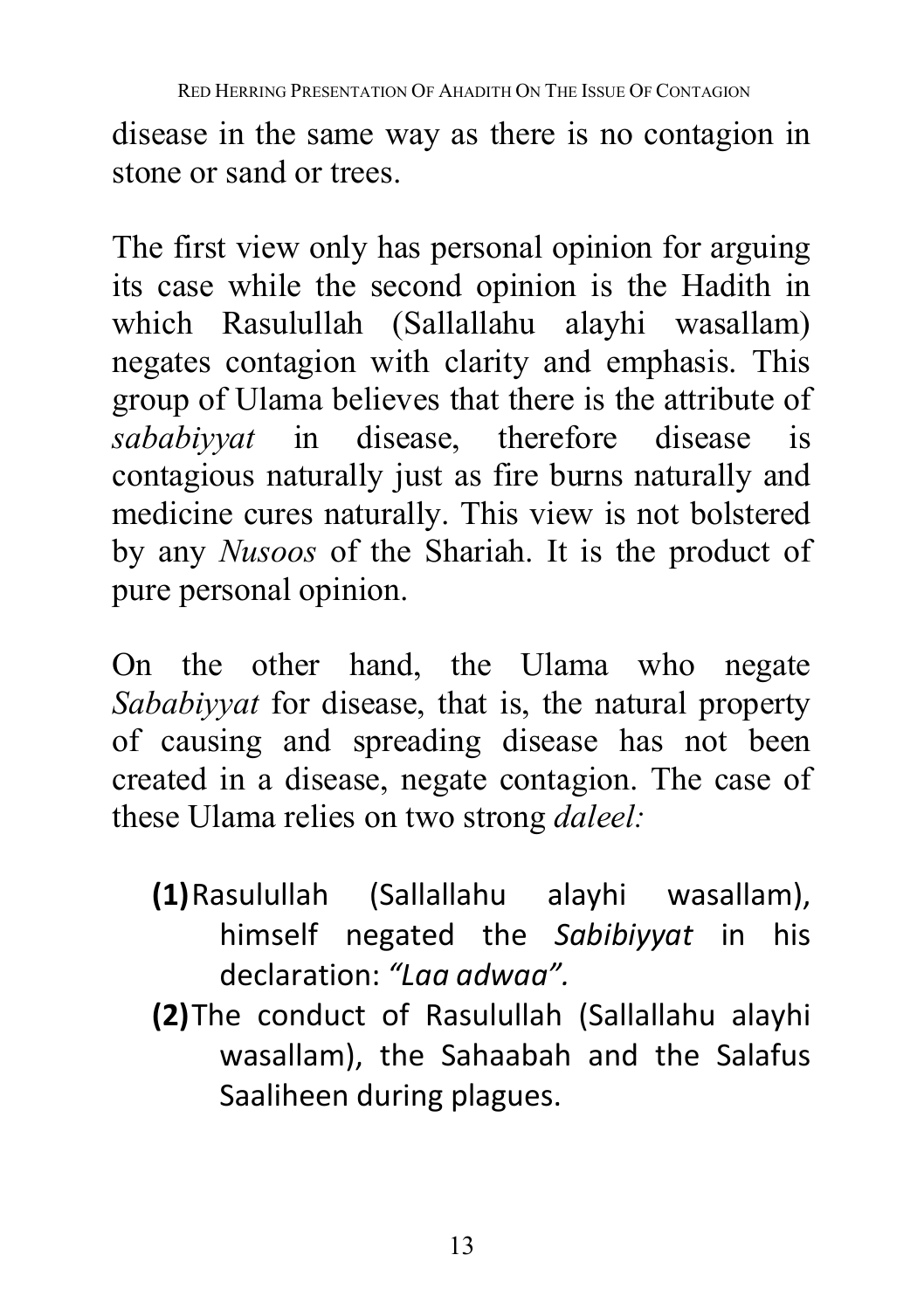This second *daleel* will be elaborated on later in this article, Insha-Allah.

From the aforegoing explanation it should be quite clear that there is no difference of opinion among the Ulama on the core issue of *contagion.* Both groups believe that a disease can affect and infect others only by the Will of Allah Ta'ala. Who can deny this fact?

### *The Consequence*

Now what is the practical or real consequence of this difference of opinion?

Those of the first view (i.e. disease does have the property of *sababiyyat)* say that the adoption of precaution is *permissible, not Waajib.* According to the second group of Ulama, since *sababiyyat* has been negated by Rasulullah (Sallallahu alayhi wasallam), the issue of precaution is superfluous, in fact drivel. If Allah Ta'ala wills that the disease should spread, nothing will foil His Scheme and Command.

## *Precautions in the light of Rasulullah's Conduct*

Even if the first view pertaining to contagion is accepted as 'valid', the primary thrust of the dispute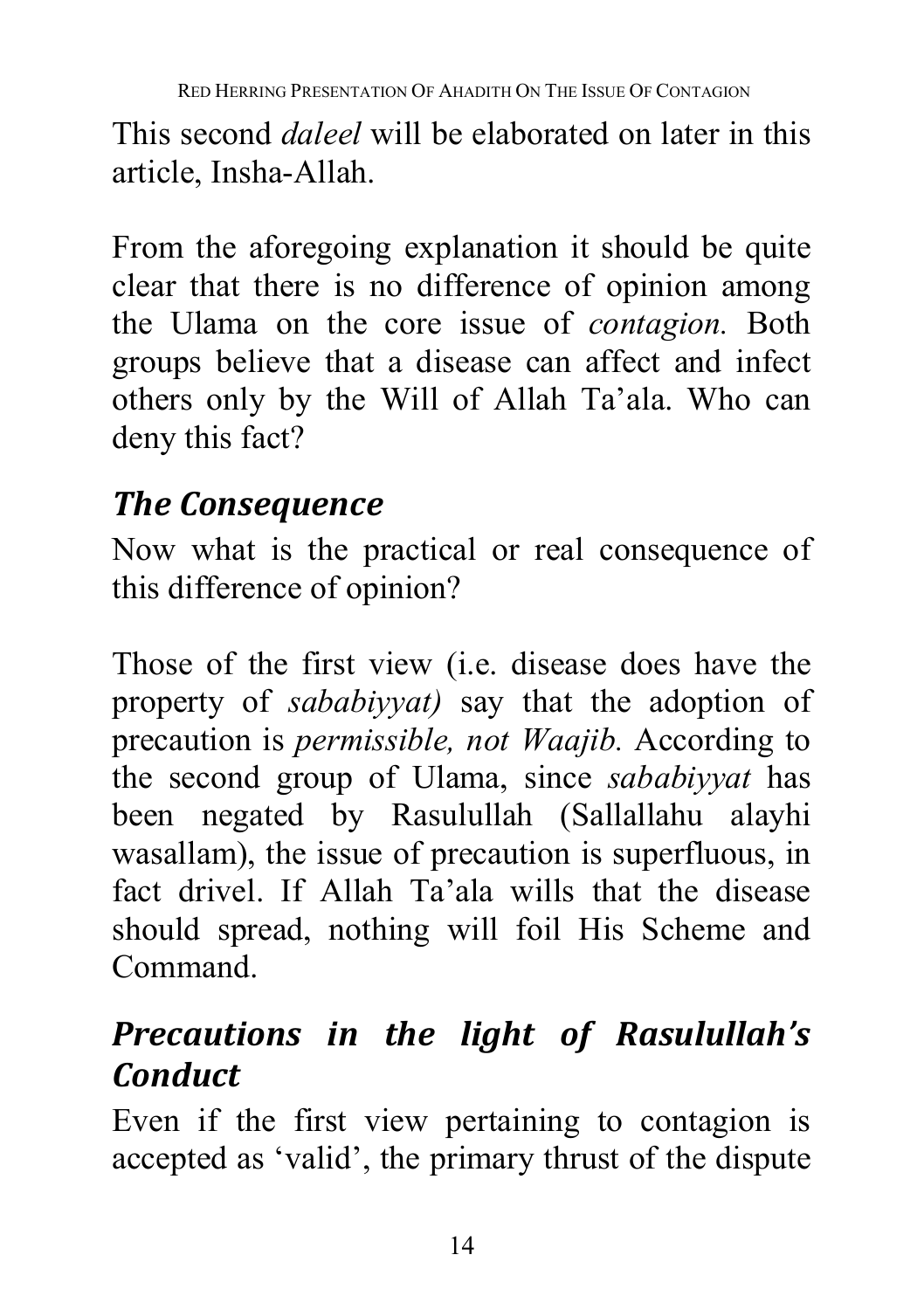we have with the bootlickers does not relate to this issue. The argument concerns the kufr protocols acquired from the atheists. These conditions are in violent conflict with the Shariah. The noble Conduct of Rasulullah (Sallallahu alayhi wasallam), the Sahaabah and the Salafus Saaliheen refutes these haraam kufr conditions and measures adopted to fight the Will of Allah Ta'ala.

Even on the basis of accepting that the first view is valid, the acceptance may not be extended to haraam and kufr measures hallucinated by the atheists. The difference is only academic. It does not relate to the practical implementation of the ahkaam of the Shariah. If precautions are adopted in terms of the first view, these have to incumbently conform to the Shariah. However, even according to the Ulama of the first view (i.e. the contagionists), all the 'precautionary' measures introduced in the Musaajid, which have been lapped up from kuffaar vomit, are *haraam*.

These Ulama do not justify

• Inviting hosts of shayaateen into the Musaajid by way of so-called 'social distancing' with large gaps between Musallis. Such gaps are filled by devils according to Rasulullah (Sallallahu alayhi wasallam)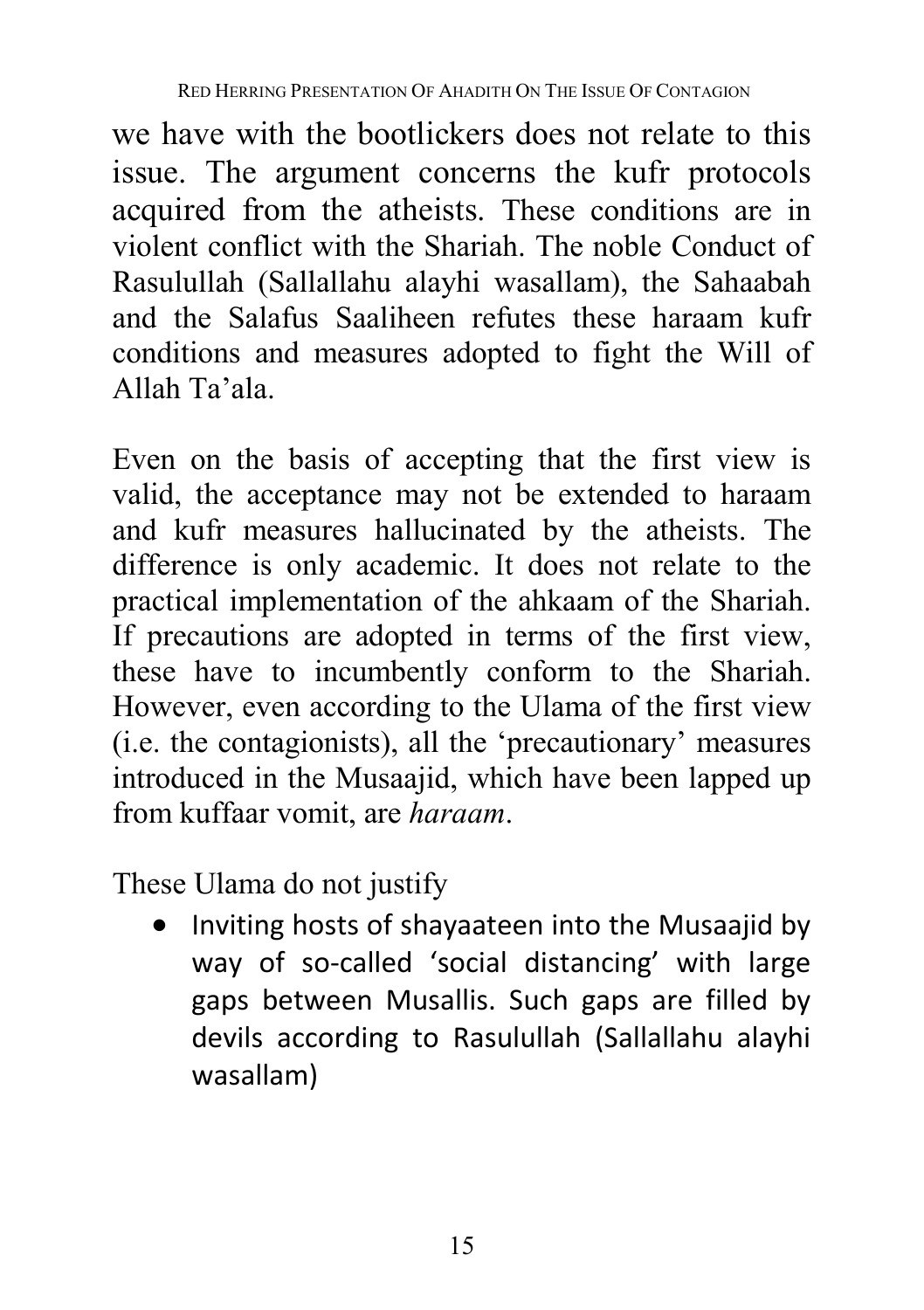- Making stupid marks on the floors of the Musaajid for compelling Musallis to take up positions in stupid fashion
- Closing the Musaajid
- Suspending Jumuah and Fardh Salaat
- Debarring elderly Musallis from the Musaajid
- Debarring sick Muslims from the Musaajid
- Debarring healthy Muslims who may have a slight cough
- Debarring Musallis who may be sneezing which is loved by Allah Ta'ala
- Removing the carpets from the Musjid
- Closing down the Wudhu facilities
- Prohibiting Musallis from performing Sunnat and Nafl Salaat in the Musaajid
- Debarring Muslims from I'tikaaf in the Musaajid
- Requiring Musallis to register as members of a Musjid
- Requiring Musallis to submit their names in advance for admission
- Requiring Musallis to don the niqaab of Iblees (the satanic mask) when in the Musjid
- Restricting the number of Musallis. When the satanic limit has been reached, other musallis are prevented from admission
- Compelling Musallis to soil their hands with the najaasat of satanizers (the so-called sanitizers).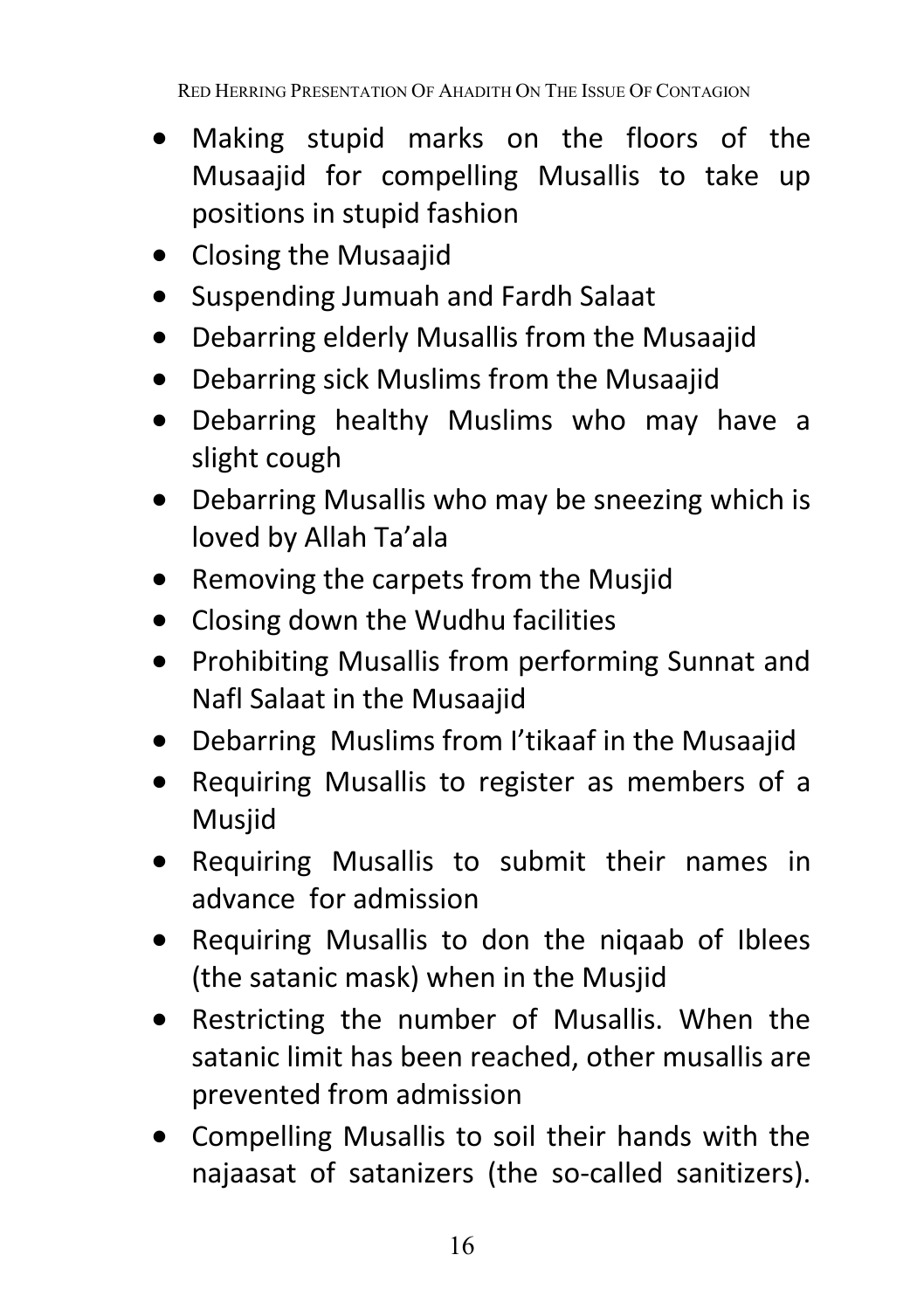But the method of purification commanded by Allah Ta'ala, namely, Wudhu, is banned!

- Not allowing Musallis to remain in the Musjid to engage in Tilaawat
- Prohibiting Musallis from making Dua in the Masnoon manner. They are prevented from drawing their hands over their faces at the end of the Dua.

With this host of haraam measures, the Musaajid have been transformed into weird abodes of shaitaan. The Musaajid have now become temples of some kind. There is not a single Faqeeh who has ever advocated any of these haraam methods for observation in a plague despite holding the contagion view. The introduction of the contagion view by the munaafiqeen is nothing other than a red herring to divert the focus from the real issue under attack by the Ulama-e-Haqq.

Again, while momentarily, accepting the first view, it is necessary to see the conduct of Rasulullah (Sallallahu alayhi wasallam) and the Sahaabah during plagues. Did they take any precaution to prevent the spread of the plague? Did they stand a kilometre apart in the Salaat sufoof in the Musaajid? Did they adopt the host of haraam, silly and satanic measures of the atheists which the bootlickers have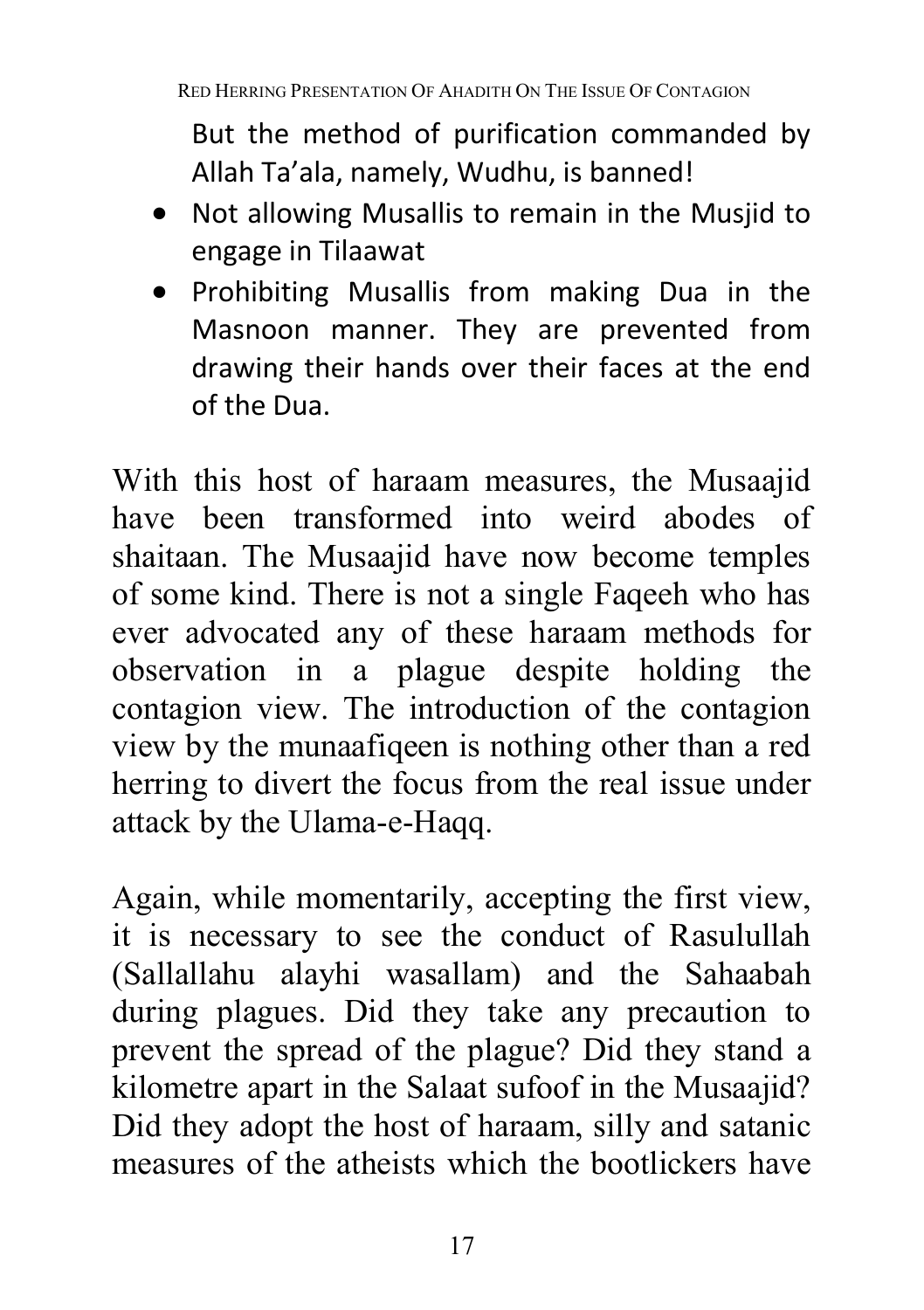introduced in the Musaajid? Did they discourage people from coming to the Musaajid? Did they debar the diseased persons from the Musaajid? The answer to all these questions are a resounding *'NO!'* 

When a plague spread, Rasulullah (Sallallahu alayhi wasallam) and the Sahaabah would hasten to the Musjid and remain there almost permanently supplicating to Allah Ta'ala. They spent the time in I'tikaaf. Their only 'precaution' was Istighfaar, Dua and Ibaadat in general.

Since the bootlickers are fully aware of the conduct of our Nabi (Sallallahu alayhi wasallam) and the Sahaabah during a plague they most cunningly bypass this issue as if it has no relevance. They are ominously silent on the Conduct of our Nabi (Sallallahu alayhi wasallam). Then they commit the blasphemy of endeavouring to divert the focus of Muslims from the Conduct of Rasulullah (Sallallahu alayhi wasallam) with their stupid 'contagion' drivel which most certainly is not the issue of contention in our current context. The issue is the host of haraam and kufr measures with which the Musaajid have been defiled and the Musaajid converted into weird satanic temples.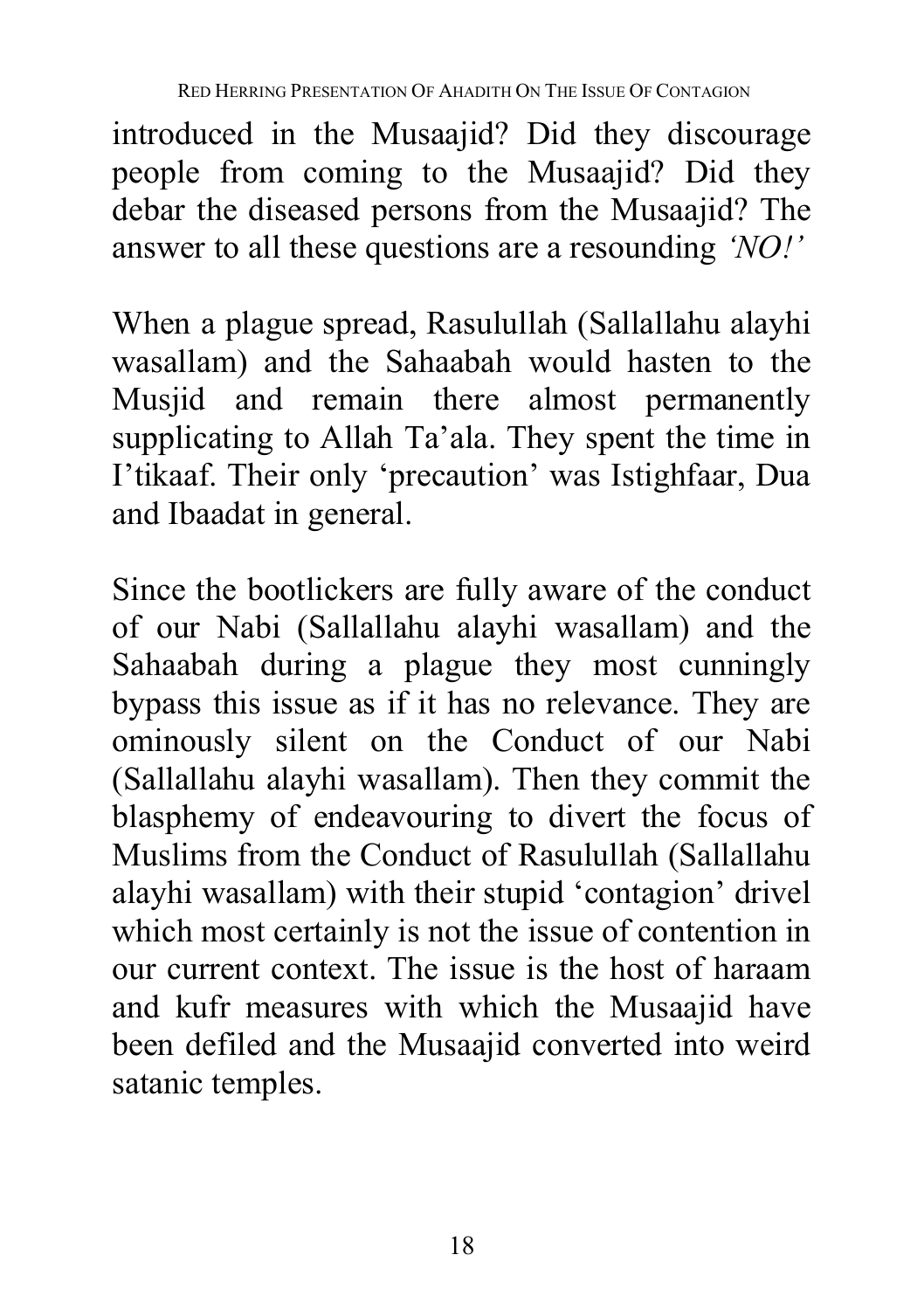There is absolutely not the slightest support in the Qur'aan and the Ahadith for the evil host of haraam protocols acquired from the atheists. Plagues are not new developments of this era. They are as old as mankind. Numerous plagues had ravaged the lands of Islam. Even during the lifetime of Rasulullah (Sallallahu alayhi wasallam) a plague spread in Madinah. Never did Rasulullah (Sallallahu alayhi wasallam) and the Sahaabah adopt any kind of 'precaution' because they fully understood that the plague is either *Athaab or Shahaadat.* Leave alone these haraam protocols of the atheists such as the niqaab of Iblees and 'social' distancing, etc., etc., even halaal precautions were not adopted by Rasulullah (Sallallahu alayhi wasallam) and the Sahaabah for the simple reason that there is no precaution that can foil the Scheme of Allah Ta'ala. The Plague cannot be thwarted in its mission.

There is no cure for the disease of the plague/epidemic. While halaal remedies are permissible, these are merely to soothe the minds of people of our lowly calibre who lack in Tawakkul which was the primary remedy of the Sahaabah. The plague will run its course and desist from its plundering only at the command of Allah Azza Wa Jal. The virus will return to its abode at the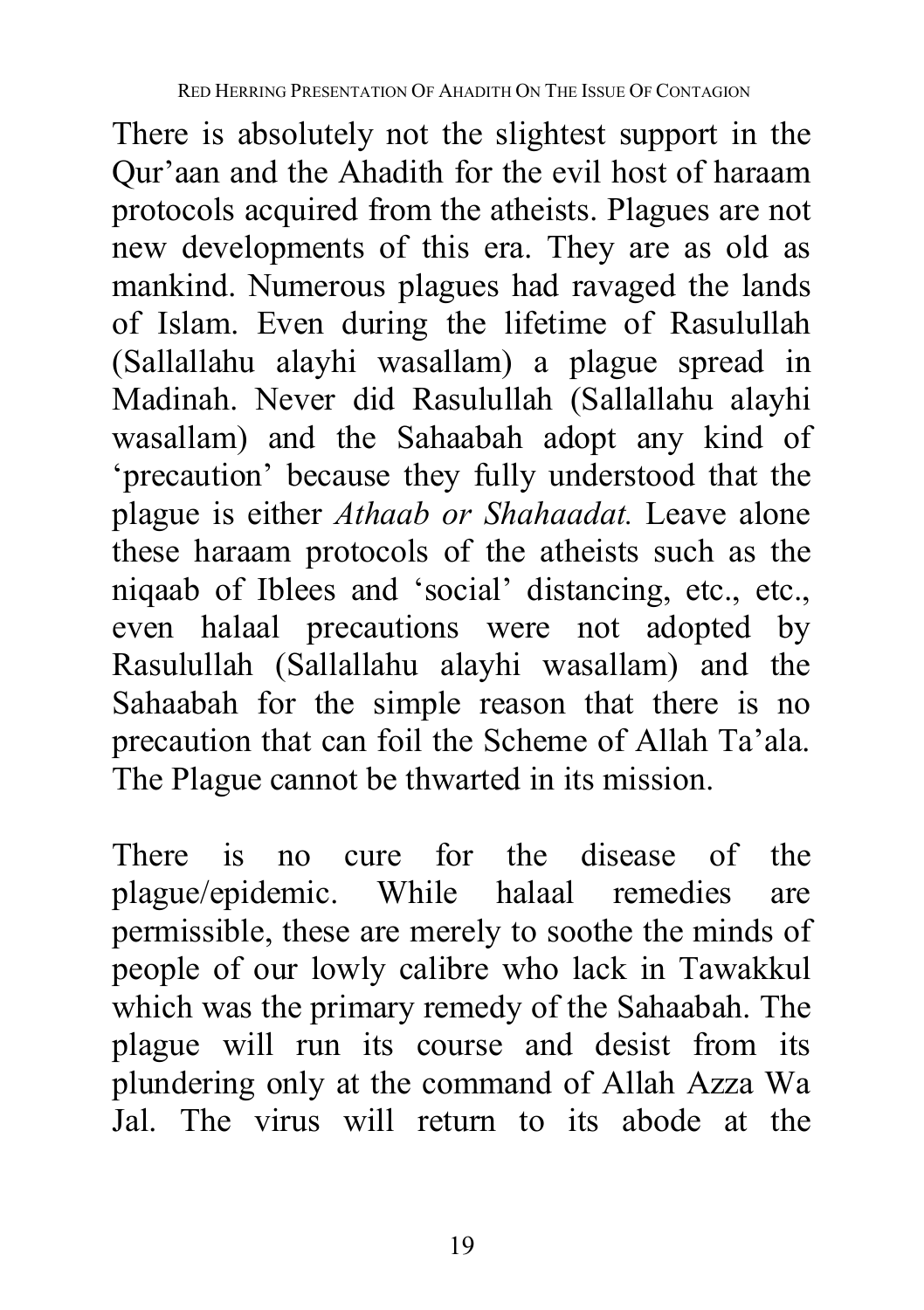command of Allah Ta'ala, and go into hibernation waiting the next Divine Call.

Thus, the best remedy for disease which spreads on a mass scale is *Istighfaar, Dua and Taa-at (obedience).* Licking the boots of the atheists and lapping up their vomit with relish and overeagerness, and cancelling, suspending and abrogating any ahkaam of the Shariah are never the solution for a plague. The adoption of the host of haraam measures has only submerged the Ummah in a cesspool of inequity – fisq and kufr.

The fact that these miscreant molvis and sheikhs refuse to look at Rasulullah's Conduct during the plague, and the fact that they are completely mute and stupid regarding the prohibition of quarantine explicitly stated in the Qur'aan Majeed, speak volumes for the kufr hidden in their hearts, hence these juhala are munaafiqeen. Zealously propagating the theme and theory of the atheists, they rescind the *Huda* (Guidance) of the Qur'aan and Sunnah on this issue and refuse to cognitively engage their fossilized brains to reach the Haqq. Instead of sincerely searching for the *Huda of Allah Ta'ala* regarding plagues, they present anodal, stupid 'daleels' by mutilating the Ahaadith with *baatil ta'weel* which violently conflicts with the Shariah.

20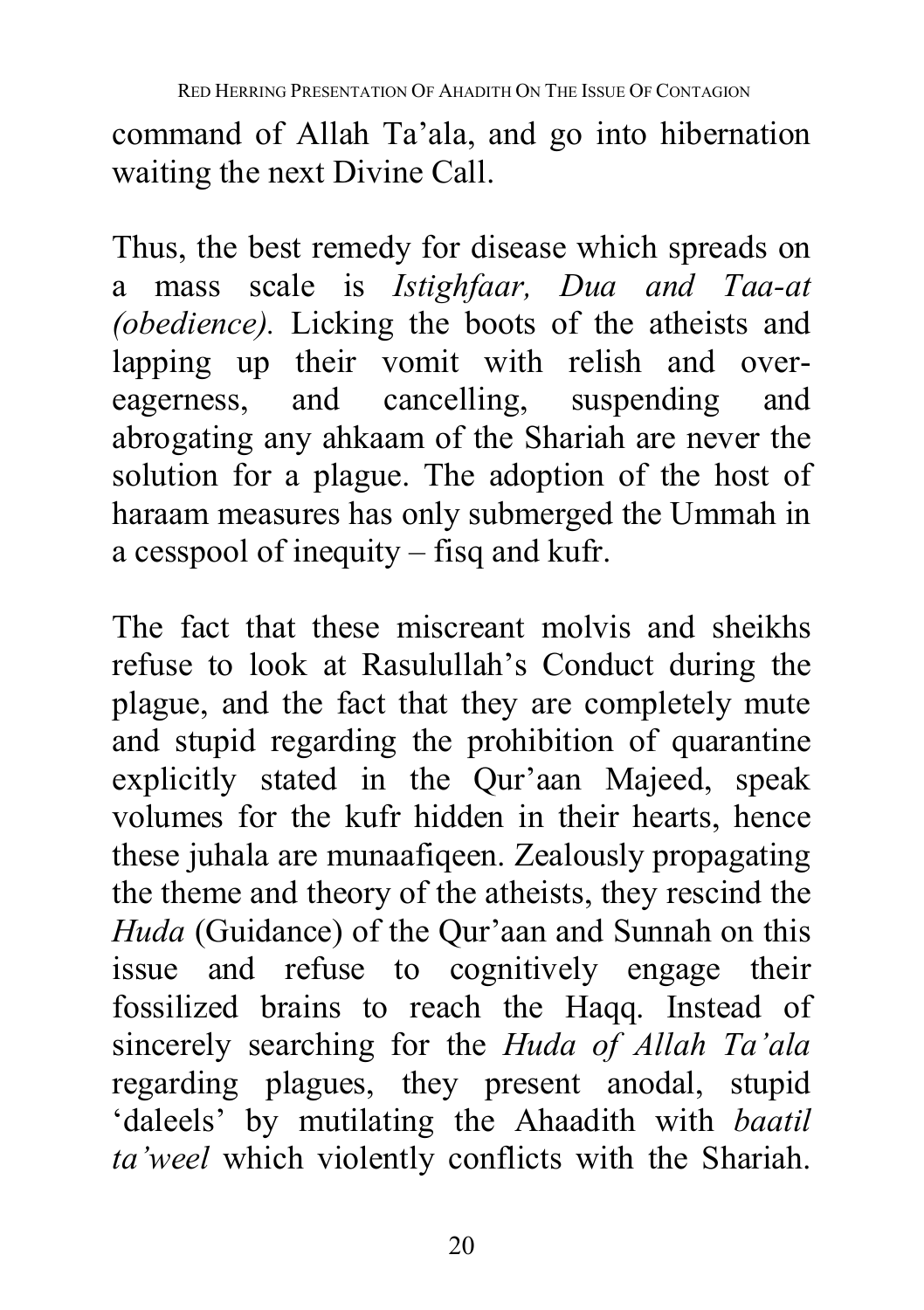They act in obsequious submission to their atheist masters via whose agency Shaitaan has harnessed them into his plot to dismantle and destroy Islam.

The established reputation of the miscreant molvis, sheikhs and maajin muftis is to ignore all Shar'i *dalaail* and the *Uswah Hasana* of our Nabi (Sallallahu alayhi wasallam), and even the explicit *Nusoos* of the Qur'aan Majeed when they have a shaitaani or nafsaani agenda to peddle. All the twaddle which the crank muftis and munaafiq doctors disgorge emanates from brains which are Islamically dysfunctional. How is it possible for a Mu'min – for a Muslim with sound Imaan to overlook the reaction of Rasulullah (Sallallahu alayhi wasallam) and his Sahaabah during epidemics, and to stupidly look askance at those who deny the very existence of Allah Ta'ala? Moreover, their conduct is absolutely pure kufr when they sweep under the carpet the Sunnah protocols to give preference and wholehearted acceptance to the protocols of the atheists.

Their arguments are plainly eristic. They have no intention of searching for the Haqq. In fact there is no need to search. The Haqq stares them in the face. The Qur'aan and Ahaadith are *Zaahir and Nass* portraying the Conduct of our Nabi (Sallallahu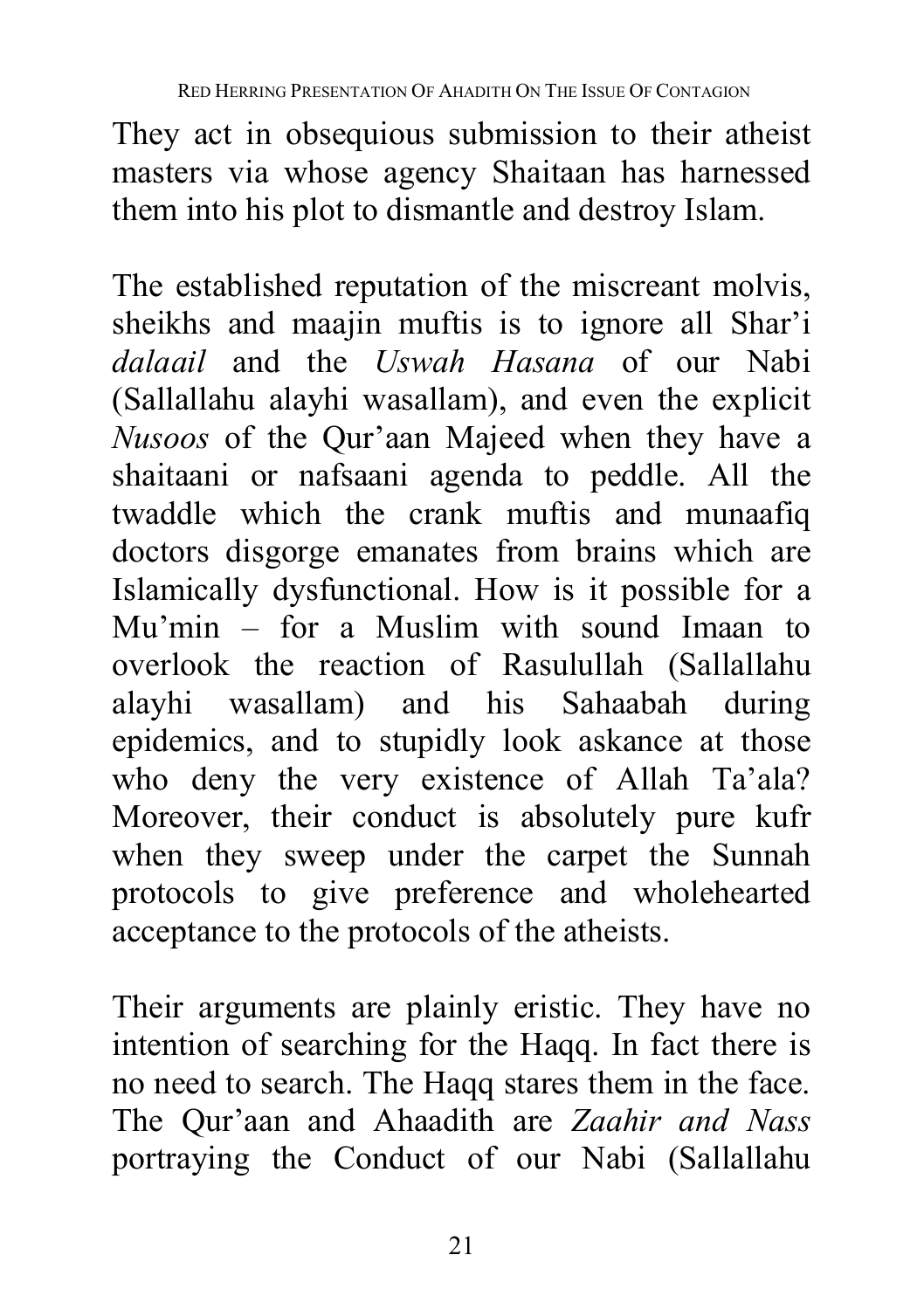alayhi wasallam) and the Sahaabah during plagues. What then prevents them from submitting to the Sunnah? What impels them to adopt the measures – the anti-Shariah measures of the atheists? It is only KUFR!

### *Hadhrat Thanvi's statement*

Mufti Ebrahim Desai as well as other *maajin* and crank muftis believe that they have strong support for their haraam support for the measures acquired from the atheists. As already explained earlier in this discussion, the two different opinions refer to the factor of *sababiyyat*, not to any hallucinated difference regarding the alleged inherent efficacy of a virus to spread disease. And, we shall add here that if any view of any Aalim conflicts with the Shariah, it shall be set aside regardless of his illustrious status. Allaamah Abdul Wahhaab Sha'raani (Rahmatullah alayh) as well as other Ulama have said:

 *"He who clings to the obscurities of the Ulama (for daleel), verily he has made an exit from Islam."*

The ambiguous views of even great Ulama must incumbently be set aside when these conflict with the explicit and categorical *Nusoos* of the Qur'aan and Hadith. But on the issue under discussion, the statements of Hadhrat Thanvi and Hadhrat Khalil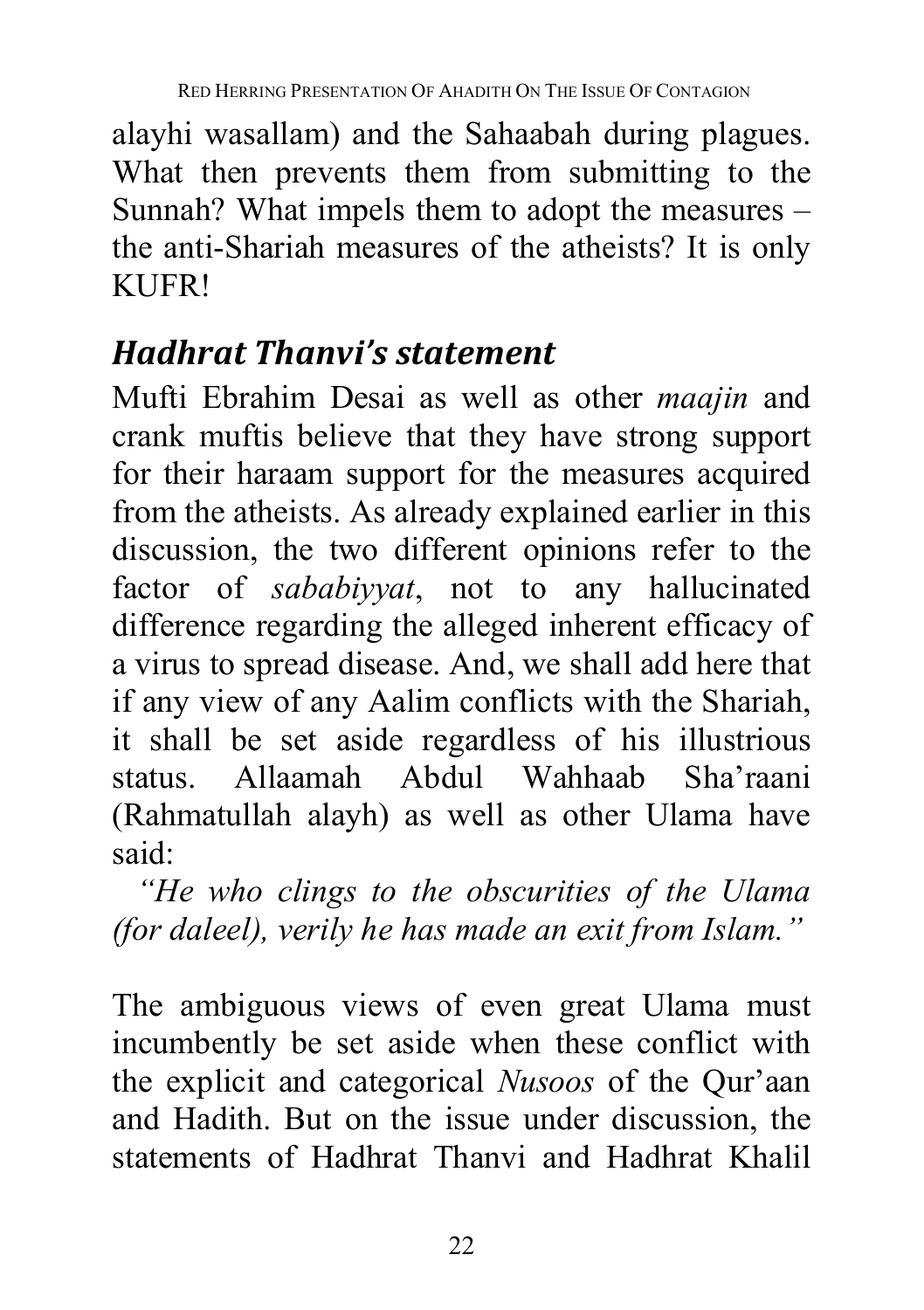Ahmad have no bearing whatsoever as they relate to another subject, not to the kufr protocols of the atheists.

There is no support in the statements of Hadhrat Thanvi and Hadhrat Khalil Ahmad for the haraam protocols of devil's distancing, mask of Iblees and the many other haraam measures of the atheists.

The statement of Hadhrat Thanvi (Rahmatullah alayh) quoted by Mufti Ebrahim Desai does not even remotely touch on these haraam protocols. This is another red herring introduced by the mufti to detract focus from the primary target of our criticism, namely the haraam kufr measures which have converted the Musaajid into weird temples – the first stage for slinking another religion into the fabric of Islam.

The maximum that can be extravasated from the statements of Hadhrat Thanvi, Hadhrat Khalil Ahmad and other Ulama is that they ascribed to two valid views pertaining to contagion. We have already explained these views earlier. But Hadhrat Thanvi, Hadhrat Khalil Ahmad and all other Ulama who accept the validity of both views did not advocate the rot and kufr of the protocols of the atheists. Their views on contagion do not

23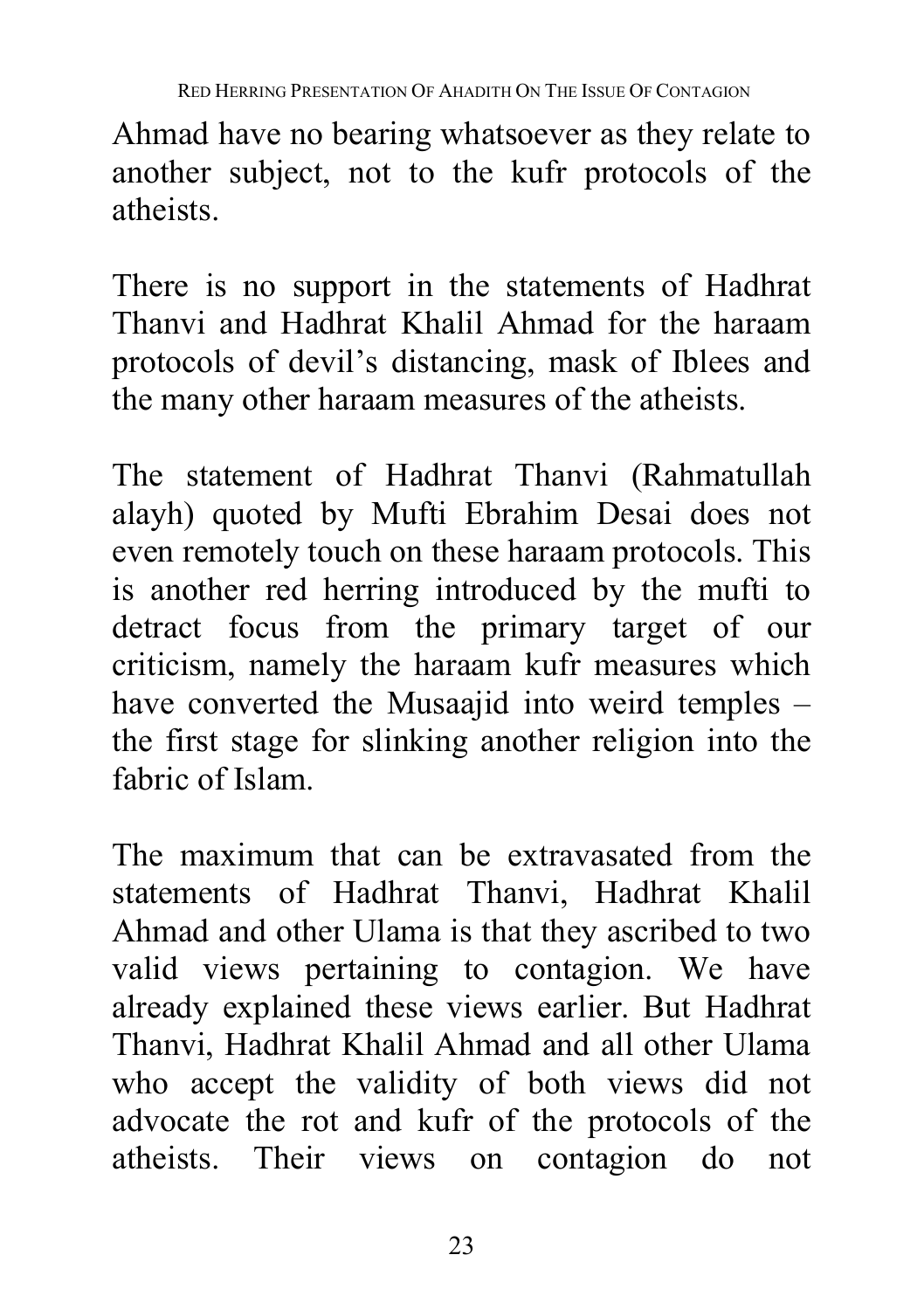accommodate devil's distancing, devil's masks and the host of other devil's condition which are today defiling most of the Musaajid.

### *The Ahaadith*

Mufti Ebrahim Desai as well as other molvis and sheikhs of the *mudhilleen* class also present several Ahaadith, most pertaining to the leper. But these narrations are totally unrelated to the haraam measures introduced into the Musaajid. Despite Rasulullah (Sallallahu alayhi wasallam) saying: *"Flee from the leper…"*, the leper was not banned from the Musjid. The leper was not assigned to haraam quarantine. The leper was not ordered to submit to any of the haraam conditions which have converted the Musaajid into weird temples while at the same time convoluting the Imaan of the ignorant ones. On the contrary, Rasulullah (Sallallahu alayhi wasallam) ate food from one bowl together with a leper. This leper continued mingling with society.

A leper who was a member of a delegation going to meet Rasulullah (Sallallahu alayhi wasallam) was informed by our Nabi (Sallallahu alayhi wasallam) to return and not to come as he (our Nabi) has accepted his Pledge of Allegiance (Bay't). This Hadith does not support any of the haraam measures which are defiling the Musaajid and which have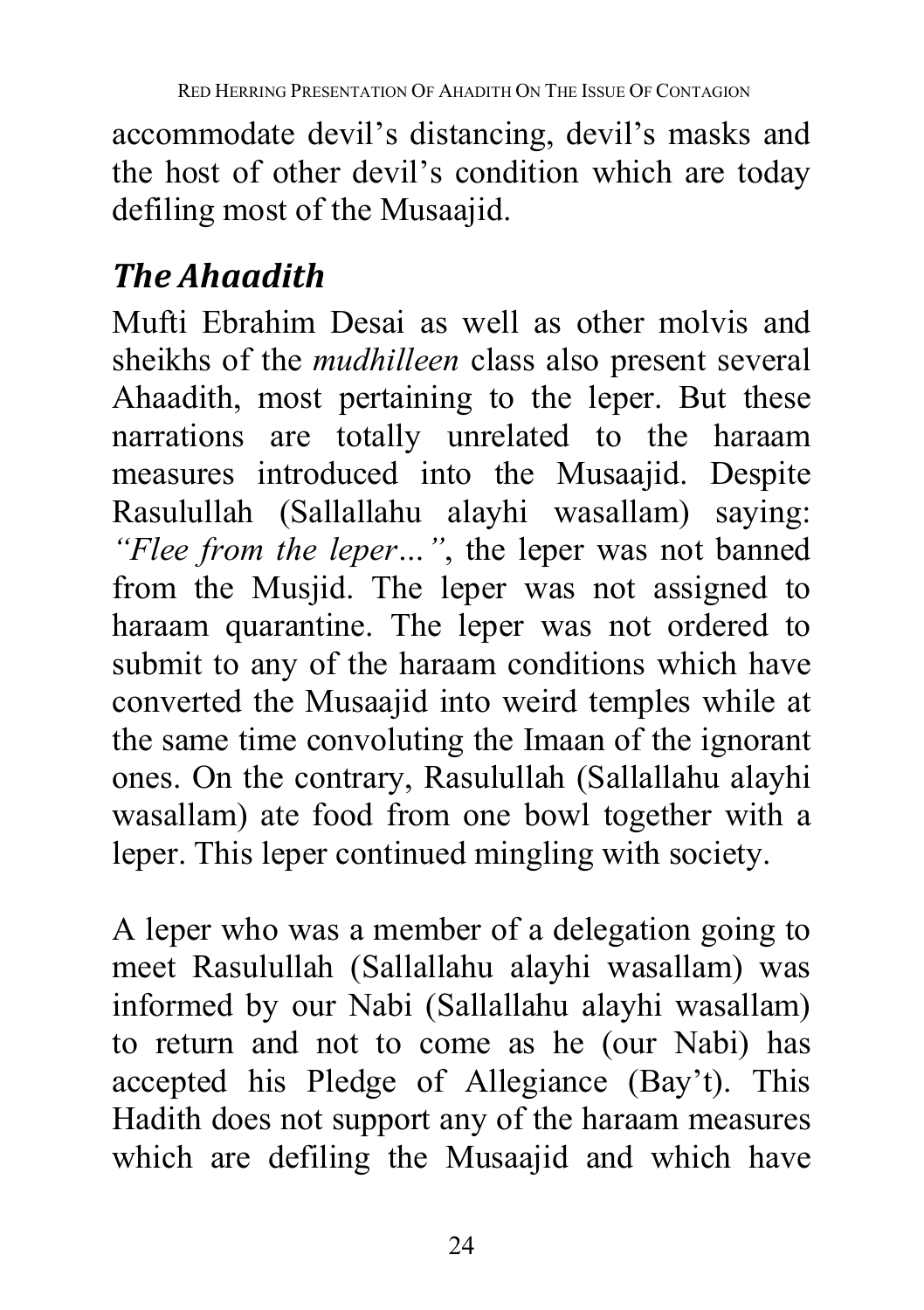convoluted the Imaan of ignorant Muslims and ignorant molvis.

Mufti Ebrahim Desai in his fatwa presents a couple of Hadith narrations in support of disease being contagious. Insha-Allah, in another article we shall examine each Hadith and present the valid interpretations. At this juncture it suffices to clarify that none of the Hadith narrations cited by the mufti provides any support for the satanic protocols of the atheists. The only capital which could be extravasated from the leper narrations is weak support for the contagion view. But this view has been grossly misunderstood and abortively and baselessly used to shove into Islam the view of the mushrikeen which Rasulullah (Sallallahu alayhi wasallam) had vigorously refuted verbally and practically by his Conduct during the plague. This is precisely the view of the atheists of our era – the view with which these wayward muftis cunningly seek to indoctrinate Muslims.

For the purposes of this discussion, the question pertaining to disease being contagious or not is irrelevant. The actual issue is the host haraam conditions and the closure of the Musaajid by the munaafiqeen and by such molvis and imams who

25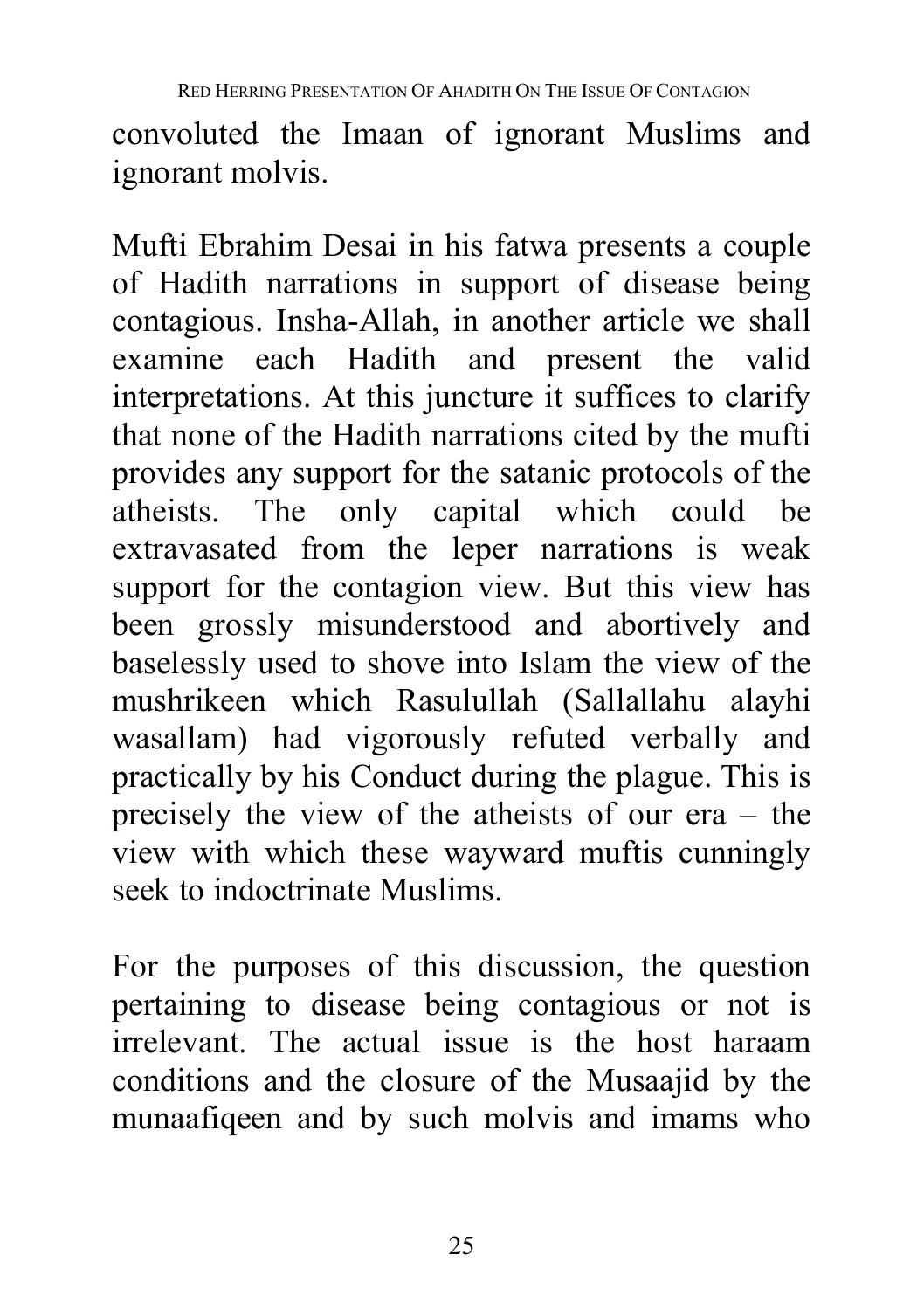may not be munaafiqs, but are confirmed morons of the most contemptible brand.

## **SUMMARY**

A very brief summary of our discussion in this article is:

(1) All the Ulama of Islam unanimously believe that disease is caused and a plague spreads *only* by the Will of Allah Ta'ala.

(2) All the Ulama unanimously believe that *disease is NOT inherently contagious,* and it is contagious only by the Will of Allah Azza Wa Jal. The virus itself, without the command of Allah, is absolutely impotent.

(3) All the Ulama unanimously believe that a plague is either *Athaab* or *Shahaadat*.

(4) All the Ulama unanimously believe that all the protocols of the atheists lapped up by the munaafiqs and morons are haraam.

(5) All the Ulama unanimously believe that it is haraam to close the Musaajid on account of a plague / epidemic or a stupid bogus 'pandemic'.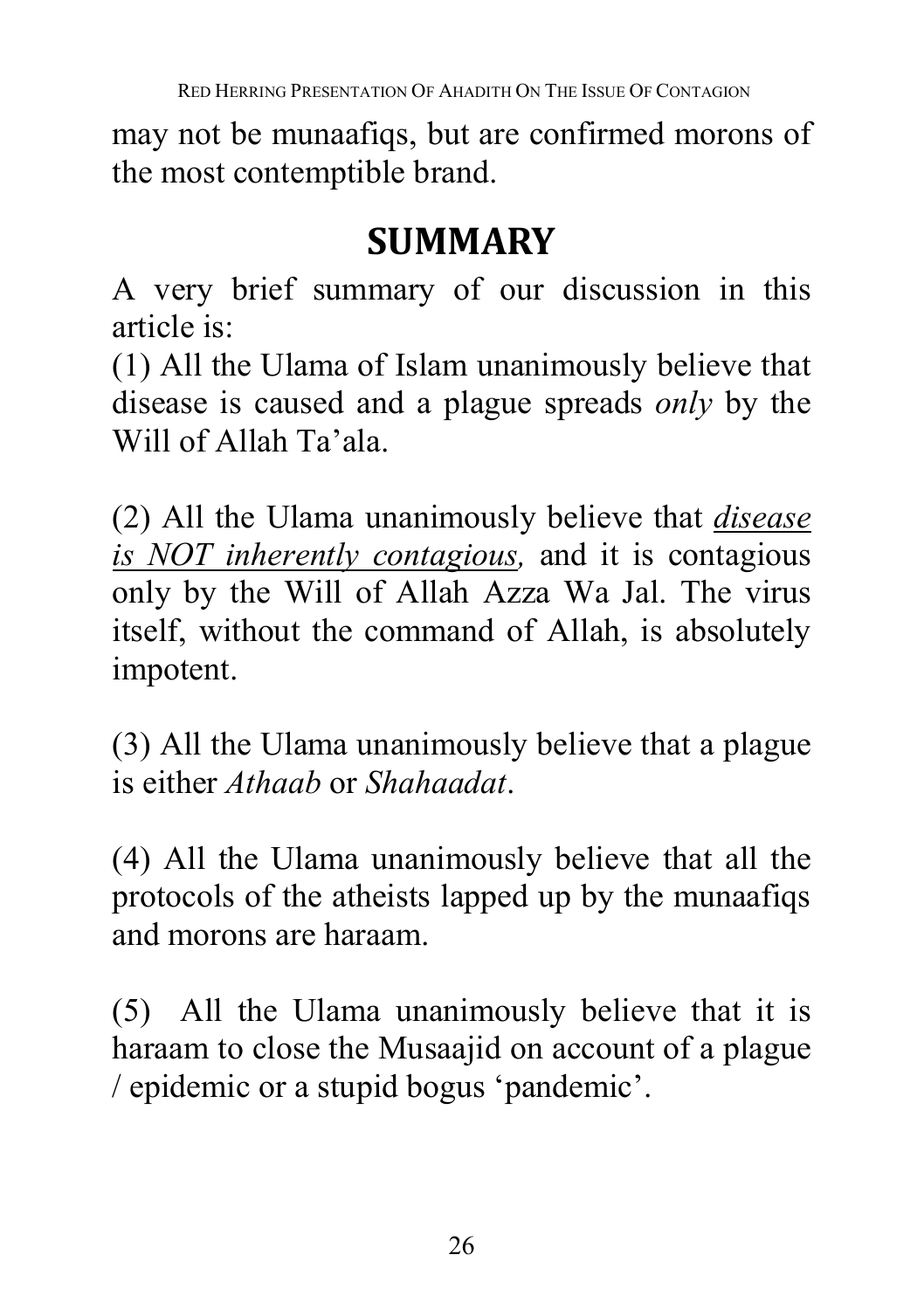RED HERRING PRESENTATION OF AHADITH ON THE ISSUE OF CONTAGION

(6) All the Ulama unanimously believe that suspension of Jumuah Salaat is KUFR of the worst kind.

(7) All the Ulama unanimously believe that it is haraam and KUFR to prohibit Fardh Salaat in Jamaat in the Musaajid.

(8) All the Ulama unanimously believe in the veracity of the claim of Rasulullah (Sallallahu alayhi wasallam) that when calamity (whether disease) descends from above, then Allah Ta'ala diverts it away from the Musaajid.

(9) All Ulama unanimously believe in the prohibition of quarantine stated explicitly in the Qur'aan Majeed.

(10) There is absolutely no daleel whatsoever in the Shariah –in the Qur'aan and Sunnah – to justify the satanism which miscreant molvis and sheikhs have introduced into the Musjid.

*Salaam on those who follow the Huda of Allah.*